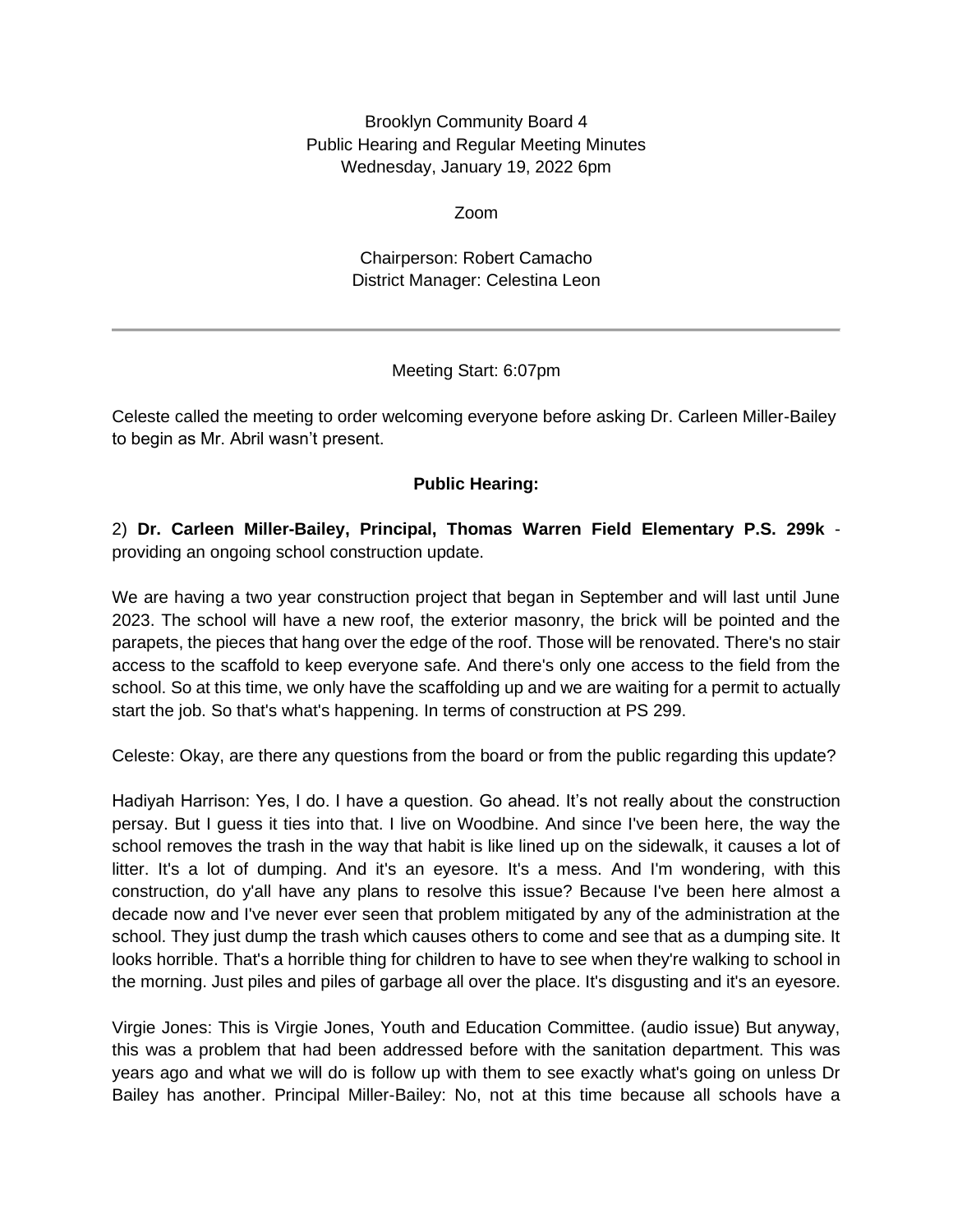designated area to place the garbage. It's unfortunate that there are people who come and dump other things on top of the school garbage. However, yes, then we would have to coordinate with sanitation. But again, is that designated every event they provide for us?

Hadiyah Harrison: Yeah, I understand that but the school sets the standard. So if you guys weren't already you know, just grotesquely dumping the trash. I don't think the community would follow. So you know, it's the way you dump the trash that causes other people to see that this block is a dump site. But I hear what you're saying. Is there any other context I could have heard you saying that it's a sanitation issue, if I want to continue and I'm going to keep documenting and taking pictures and because they always say they result and they don't. So who would I be able to contact through sanitation as well as through the school?

Celeste: So we can certainly follow up. This is a board issue and I know we have other elected officials that can also flag this for sanitation. So I'm happy to provide you with the superintendent's office or with the community affairs contact if you need that. We will be working closely with you know Dr. Bailey Miller on this just to make sure everybody's on the same page but that is why the board has a district service cabinet to address interagency issues. So we will follow up on this and we'll coordinate a meeting with both sanitation and the school. As Ms. Jones stated this was addressed before but it looks like we need to revisit those conversations and see what else we can do to make sure this is better for the community. So thank you for bringing it to our attention.

Mr. Camacho: Yes, correct and also we have a committee, youth and education committee. I will send you information because some of these problems that are occurring, we are not in the meeting, we will not like to address so we would address them if we but we want to make sure we have the people that are responsible for doing it therefore they can answer questions because as of now we're having a full board meeting and and any complaints or issues that they may have we have committees, please call the office, and we'll make sure we've put you in the committee so we can address this situation. Thank you. Virgie: Also we're having the

committee meeting Monday at six o'clock. Celeste: Thank you. Alright, so if there are no other questions for Dr. Bailey Miller, or anyone else. Go ahead.

Virgie Jones: I did attend the meeting. The CEC meeting on January 6 with the School Construction Authority, and they did address 299 and the work that they are doing and the plans for the work and they also spoke about the elevator that they are having, but then and I think the elevator is going to be updated. So thank you again, Dr. Bailey for the update for the construction and the wonderful work that you all are doing. Principal Miller-Bailey: Thank you so much, Ms. Jones. Thank you everyone for being part of your meeting today.

Celeste: Absolutely. And I would just like to note that when I reached out to the school last month, we had a community concern come to the office within, it seemed like minutes, we got a response. We had information and we had, you know, the offer to attend this meeting. So we really appreciate you responding to the community's concerns so quickly. And of course being with us this evening. We know that this is a commitment. It's after hours, school finished a while ago. So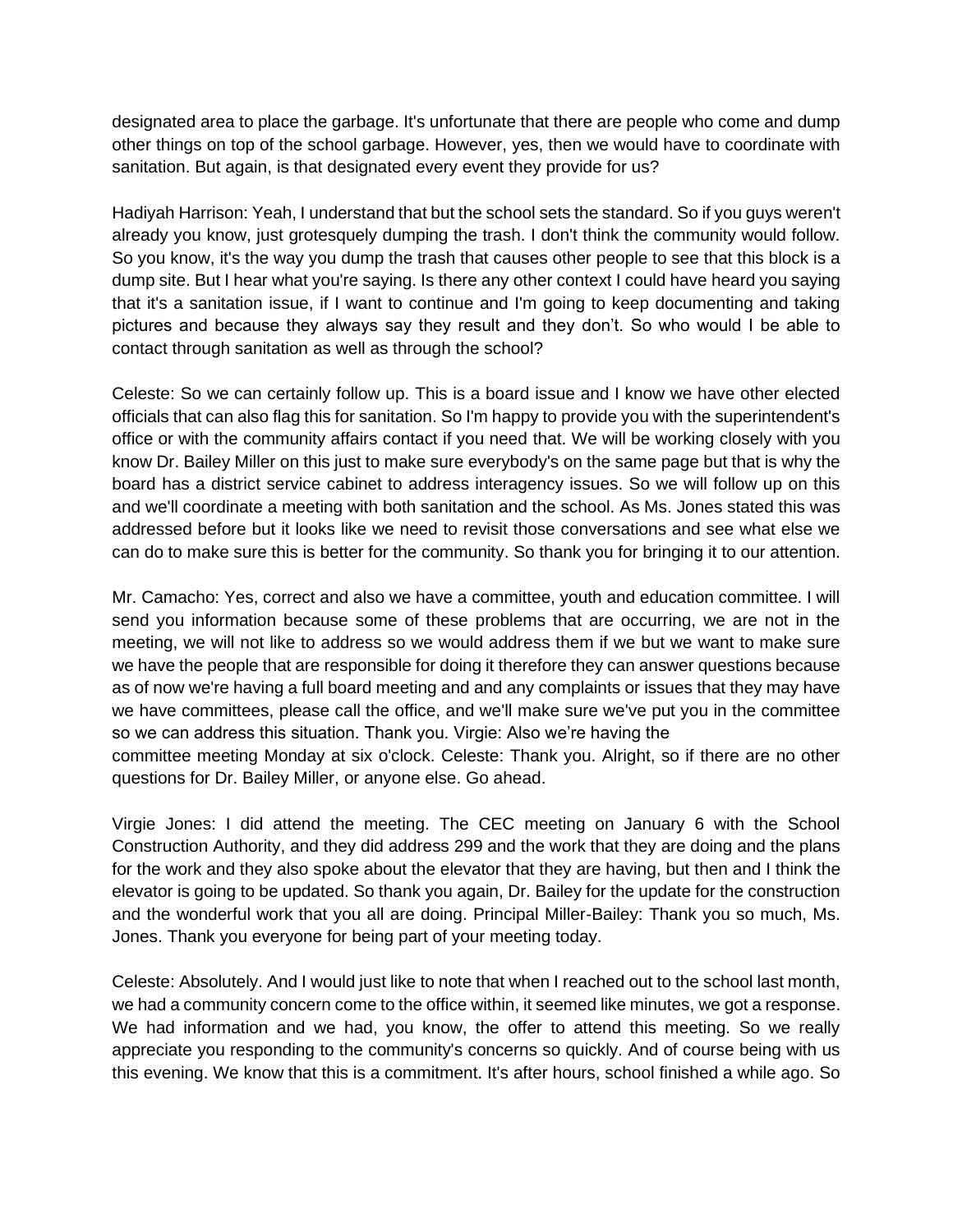we absolutely value your time and you being here with us this evening and we'll certainly be following up soon.

Principal Miller-Bailey: Thank you so much. Have a good evening, everyone.

Celeste: All right. So I believe I was keeping track of the chat. I know we have folks joining us. There's a lot going on. But I think I saw our borough president here. So it is customary. I leave this up to the board Mr. Camacho. If you would like for him to speak to us, just give me one moment.

#### **Borough President Antonio Reynoso**

Thank you so much District Manager Celeste, and Chair Camacho. Thank you for having me. For Community Board 4, happy to see all your faces for the folks that are coming on camera because I miss you all and it's just good to see you all from Borough Hall. Who would have thought somebody from north Brooklyn would have to be here and represent the entire borough of Brooklyn coming from a neighborhood that I represented, like Bushwick. I just want to say that I'm very proud and grateful and so fortunate to be here. The first three weeks have been absolutely amazing. On the ground to be with you all, we have some things that we're looking to those boundaries. Your two council members in Sandy Nurse and Jennifer Gutierrez to see if we can make sure we're bringing resources to to you all I have to tell you, we're still going through this COVID Phase I know it's it's taking us a bit but we can't sleep on the amount of work that we need to do to protect ourselves and keep ourselves in a position where we're safe. And we're hoping I'm hoping to get out of this hole like everyone else is but we got to do it the right way. So I have some stuff that I'm going to be bringing to Community Board 4 soon. I can't say for sure right now what it is because I don't want to over commit and under deliver because Camacho is going to hold me on to say I tell them 100 masks I can't bring 99. So I'm working on something to come watch or make sure that we do right by you guys. Look, we all know that the borough president's office and the community boards are supposed to have a very strong relationship. We want to get a lot of things done and I have very high expectations of Community Board 4. I know better than anyone how effective and capable this community board is. So because of great talent comes great responsibility. So I hope you guys are ready because we're going to be doing a lot of work. I want to talk about opportunities for professional development as well. I want to make sure that we can look for classes and opportunities for learning more about land use, education and transportation and I'm hoping that you guys will be willing to be a part of that. I always told you and I tell everyone I was growing every single day of becoming a better council member as the days went on. I never stopped learning how to be a council member even on my last day. I always wanted to be better. And I hope that you don't see this as a slight in saying that you're not educated or you're not informed is actually an opportunity to just be stronger to learn a little more. So that when you do have to talk about issues and make decisions, that you're even better prepared, that agencies can come out here and pick the bigfoot you because you don't understand a topic or subject that you know just as much as they do, because we're giving you these opportunities. So I hope that this community board would be open to those really excited to be able to present that to you all. I know that. I'm going to ask a lot of you but I'm not going to do it without providing you the resources that you need to make that happen. I want to make sure Camacho and Celeste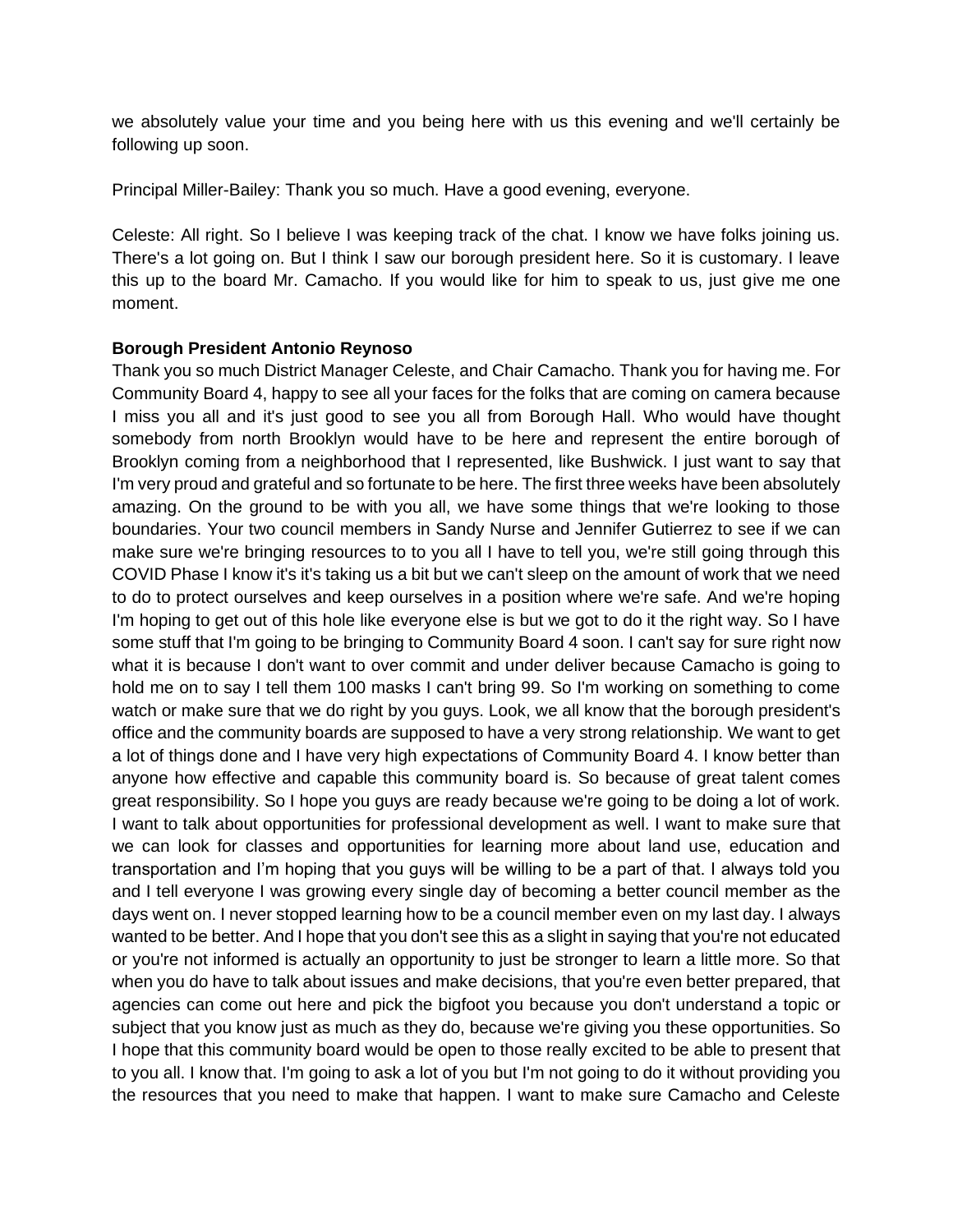have what they need to make sure that they're functioning appropriately. If there are resources that I can from my office that I can bring to the community where I'll make sure that I do that. Just to end it, I guess more so than anything else is I want to do a comprehensive planning. Community Board 4 going through a significant year five and six years process going through a rezoning recommendation. Now by no means is the rezoning perfect, but it was an attempt at a community to try to control its own fate and determine what they wanted outcomes to speed. Right dogma was that's what we did. And now you know we look back at that study. It might already be out of date, because it took us six years and the mayor sat on it for another three. So I think we're gonna need to dust that off and have another conversation that is going to be led by the community board. Unlike before as a council member I really want it to have a diverse set of folks on being a part of it. I think as a borough president I want all my community boards to kind of lead in those types of works. So I'm building a comprehensive plan for all working on that is resembling what the community word for Community Plan was; it wasn't only about results. We talked about parts. We talked about streets and transportation. We talked about schools, talked about sanitation, and all those things matter. So we're going to ask every community what to do. I think you guys are on a small leg up there and are really looking forward to making you guys the centerpiece of the organizing around that work and not to leave it is just you guys with your family. You know, I talk too much in the days that it should be any different, still yelling at me and telling me to dig resources to Bushwick cuz you know, you can take Antonio out of Bushwick , but not the Bushwick out of Antonio and I like to say like, there's nothing we can do there. So I'm still the same kid that came in. I want to say, 14 years ago, as the Chief of Staff for Diana Reyna. I'm still the same person that's trying to help you. You know, I want to stay humble. I want to keep the love in my heart in the work that I do for Brooklyn. And I hope I can make you all proud and just want to thank you all for giving me the opportunity to speak here. And it is not lost upon me that because of the support that I received from many people on this screen, is why I'm here why not? You guys helped lay the foundation for my run. And I can't tell you how grateful and appreciative I am to you all and I love you want and commercial you want me to answer a couple of questions. I'm more than happy to do that on my busy agenda. So maybe you want me to do that another time. No problem with you kicking me out now.

Mr. Camacho: Before we comment, before we start I just want to thank you. I have been in this community board for 34 years, little more than 34, 35 years. Marty Markowitz was the other borough president. And then Howard Golden and now Adams now we got an update on that man. You know, it's like, holy cow man who would and then it has to be from Williamsburg Bushwick. I gotta say for sure too. You know, I just can't sit, just go. I will make sure we will move you over here soon. I don't know how to do that. But I'm very proud of you and I'm happy and I know your parents might be oh man, it must be a joy that a young Latino person like you from Williamsburg. I noticed. And I'm just so proud of you and I, I hope we're here for you, man. Well, don't worry about time. We know times are gonna get hard. We've been there. So we know when we're going to help you. We're going to work with you and we want to make you shine because you can make you shine so we're gonna work together. And don't worry, you got 50 board members that got your back. Don't worry about it. We won't be together. You may get on a screen. But at the end of the day, we're going to hold our hands and we're going to go on then we're going to turn up and we're going to do the right thing by us. But I want to thank you and I'm so proud of you that I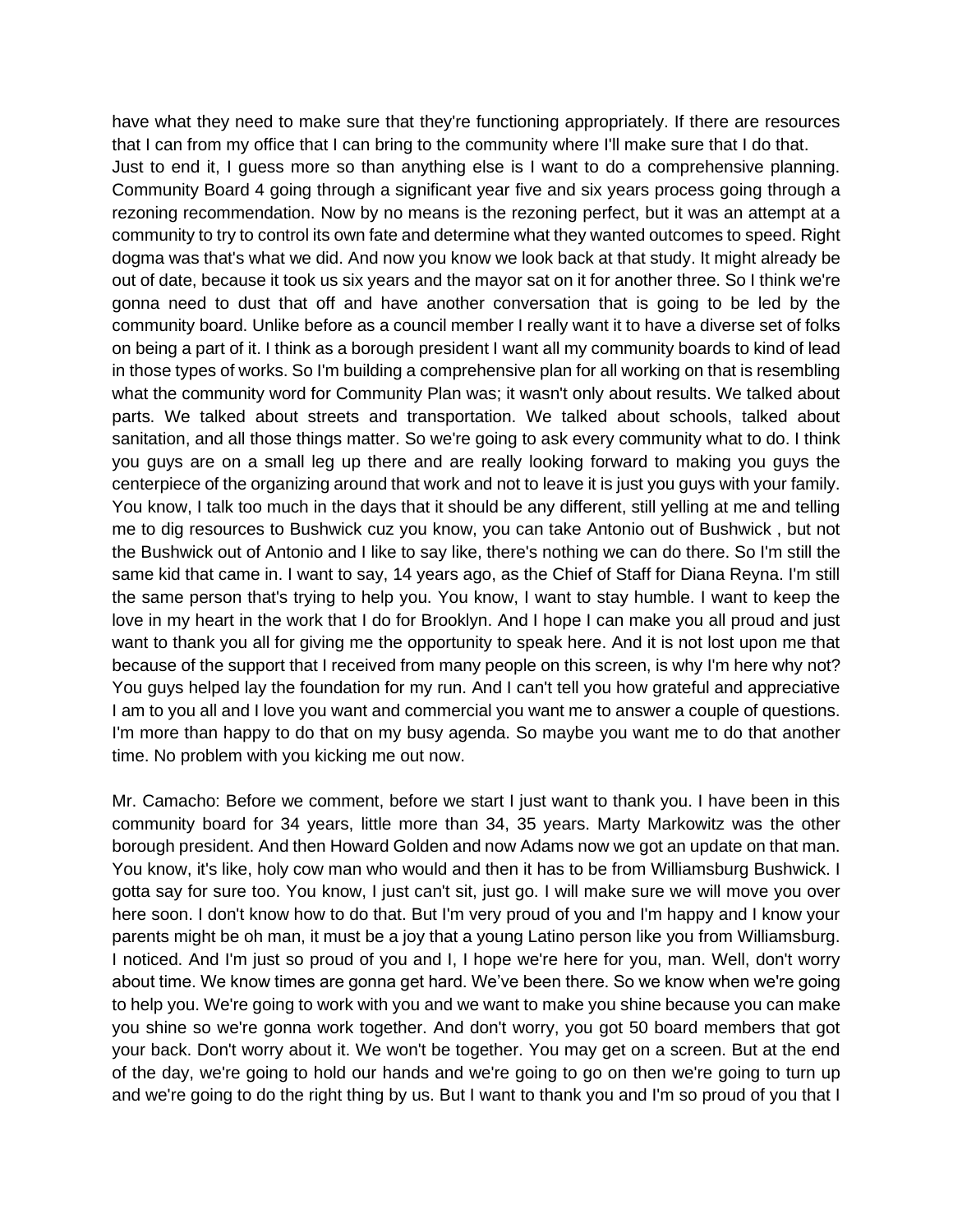have somebody to have to talk Spanish to before I can talk maybe they still want to say so now you know what I'm going to say if I say in Spanish, God bless you

BP: Just want to say it's not lost upon me that I'm the first time Latino or president of Brooklyn, amen. It does mean something for a lot of people in all of the city when I hope that in my time that I was there in the community before that everybody felt that they were a part of the team and that I gave, you know allow for like where I came from to define the work that I wanted to do. So again, I'm very proud very happy that I'm the first Latino but I hope that everybody thought that I represented all of Bushwick and every single person on you know, my Afro-Caribbean roots and recognizing that and even the folks I got here a couple of years ago is all love is the Brooklyn way. I just wanted to make sure that everybody thought that I was representing them. So thank you Camacho for that. It is an honor. And I'm really grateful I saw you know, our district leader Samy Olivares gave me a shout out to thank you Samy, for that. I really appreciate it and everybody says thank you. I can't I can't read them all, but I'm just so happy. I'm happy to be here. Oh, it's easy to be here. Go they go.

Barbara is still screaming at me for turkeys for Thanksgiving. Everything is still there. So I'm more than happy to do that. Thank you so much Barbara and I came from so a lot of people here know my story but you know an extremely poor family on welfare. Food Stamps, Section Eight, went to daycare centers that are for low income families. went to public schools. You know, I did it the hard way. But you know, some folks ask, you know, God for strength for you. It doesn't just anoint you, strength. He puts you in a situation that makes you stronger and I felt like that's what happened to me. I got put in a position where I constructed for myself and became stronger.

Jo-Ena: excuse me, excuse me for interrupting. We have a long agenda. I think a wonderful Borough President ought to answer a couple of questions. And I think Celeste if you want to entertain those who need to keep moving. Sorry, Mr. Borough President

BP: Let's keep it moving. I agree.

Celeste: So that was our parliamentarian speaking. So I see Josh and I see Malcolm has a hand raised. If you have any questions, please drop something in the chat or raise your hand board members.

Joshua Brown: Congratulations, Borough President. Where do you foresee the Bushwick rezoning plan going just in the next three years?

BP: Um, look, I think that rezoning kind of speaks to the principles that I hope that the city wants to move towards, right like where there's opportunities to grow in areas that have a strong transportation network, we should have that conversation. But there are people that have been here for a long time and Bushwick itself as a character is significant and culturally meaningful, we should respect that too. But I want to be honest, it's come down to this community board puts forth what folks don't want is a battle. You want to go to the places that are the low hanging fruit, a place of least resistance and if you feel that the rezoning is going to protect the long term, you know, the character of this community that we push it, and we don't think so. It won't happen. Nobody wants to get into a fight. And again, I want to be very careful folks of what the rezoning did on the rezoning side that we weren't going to get the 8000 units of housing with no affordability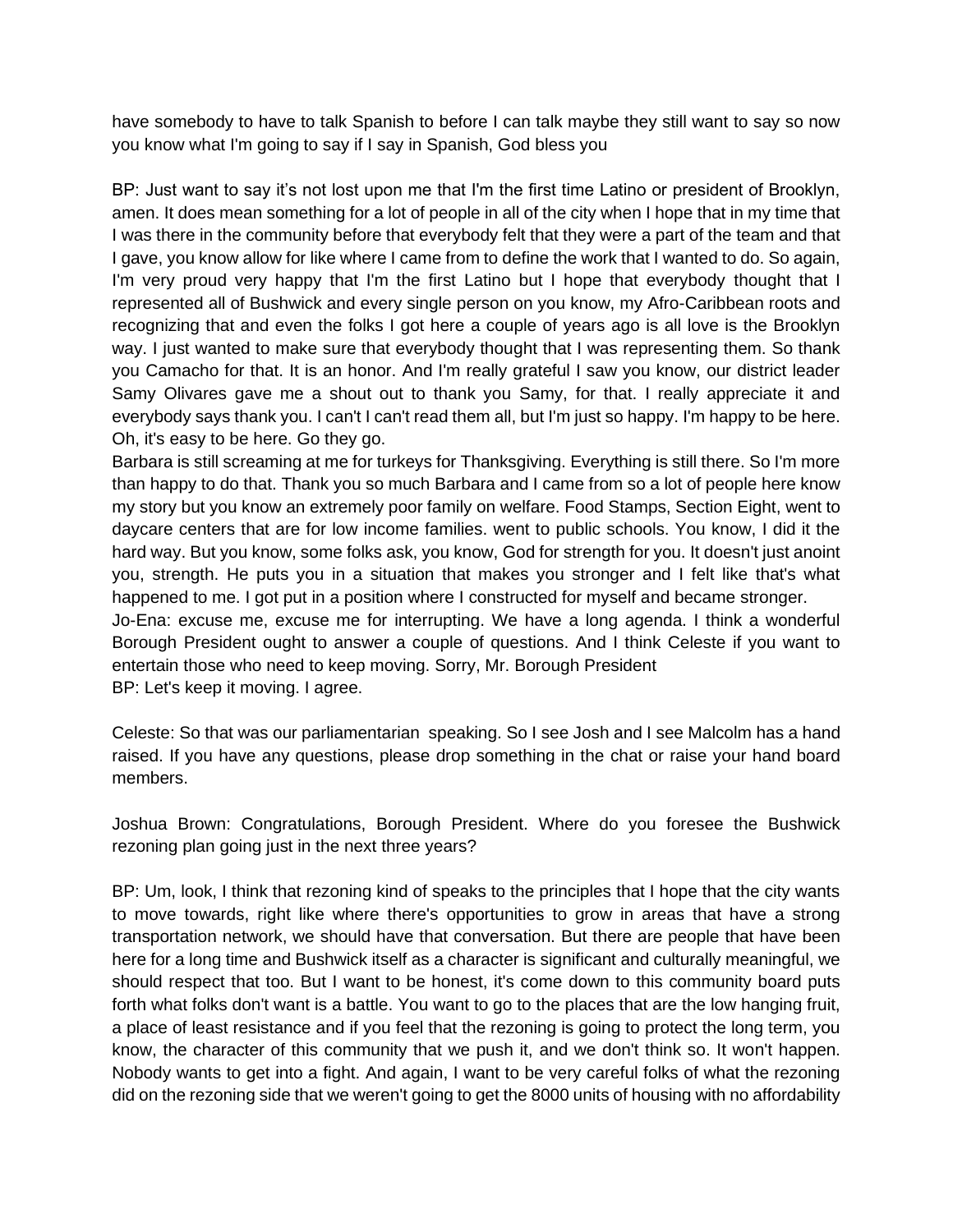hitting, if we do absolutely nothing. Right. I want to be very clear. All the mockery housing costs continue to go up and we've been. The rezoning was asking that we allow for that 8000 units to exist, but that we also attach it to 8000 units of affordable housing. So we control where those 1000 units are going to be built and mockery, and we contribute, and we get 1000 units of affordable housing. I was more or less the goal that we were trying to set forth. We control destiny, and now we weren't being NIMBYs right we're saying not my backyard and we're being obstructionist. So I hope that this mayor and the new DCP chair for both the city of New York and for Brooklyn, I am pretty sure they're going to get a new director, and it's not Winston who disrespected Bushwick in the work that he did there. I think that it's something that could happen but I do think we need to clean up the edges a bit, Josh, because it's been a while and some things have changed. So we need to look at it again. Make sure we have a couple more eyes on it. And then hopefully, you know, in a year or so we could represent it to the city and see how open they are to doing it but I actually think under Eric, we might have a chance to see.

Celeste: All right. So we have Malcolm and Felix and then I believe we'll have to move on. So this is your last chance to raise your hand if you have something.

Malcolm McDaniel: Yeah. I'm gonna be real quick. Reynoso, congratulation on the borough president's office. I was there and just went over with Eric. But I still think you're an amazing guy. But also you have to let them know that that wants to work president has now left that all the seats are now vacant again, unless you're going to reappoint these reappoint the same people again which you have to basically go on and let them know that there are you know, reappointment. Yes, there are free appointments so that you still keep that robust of people in your camp and also to make sure that if there are people that want to become committee board members, um that they can apply, you know, that's why I'm still here for you want to say

BP: Thank you for a lot of stuff but for the appointments by Friday that website should be up and running. And as Malcolm knows, we lost about 50 people. There were 60. We have literally 10 people here just learning how to turn on the lights at this point. The mayor has been helpful to us in the transition, but we have a lot of work to do. So unfortunately some things are going to be taking a little longer than usual. But our application and our processes start on Friday. And welcome. We are going to figure out a way through the charter to be able to extend through like an executive order of some sort. So everybody that's in the community boards is probably going to stay on the community board until we start doing more work, but yeah, the picture that we're pushing for is a little different. There's more questions that we're asking of you. We want to know more about you, your demographics, when they grow in the home. You know what church you go to, it's going to be a little more diverse because we want to get to know you better. So we're filling the community board up with a very diverse group of folks but we're on it, Malcolm, and you're right, no one fear that they're going to be kicked out of the board. We are paying attention to it. And when we move we're going to move quickly and we're going to do it right. And we won't, you won't have to be protesting and whether or not you know Mr. Clayton got kicked out of the board or something like that because we're not going to let that happen. So just know we're going to be paying attention if something does feel a little shaky and out of mind. Give me a call Celeste is on top of it. She knows how to reach our people. We're going to take care of Cp for you guys are going to be okay.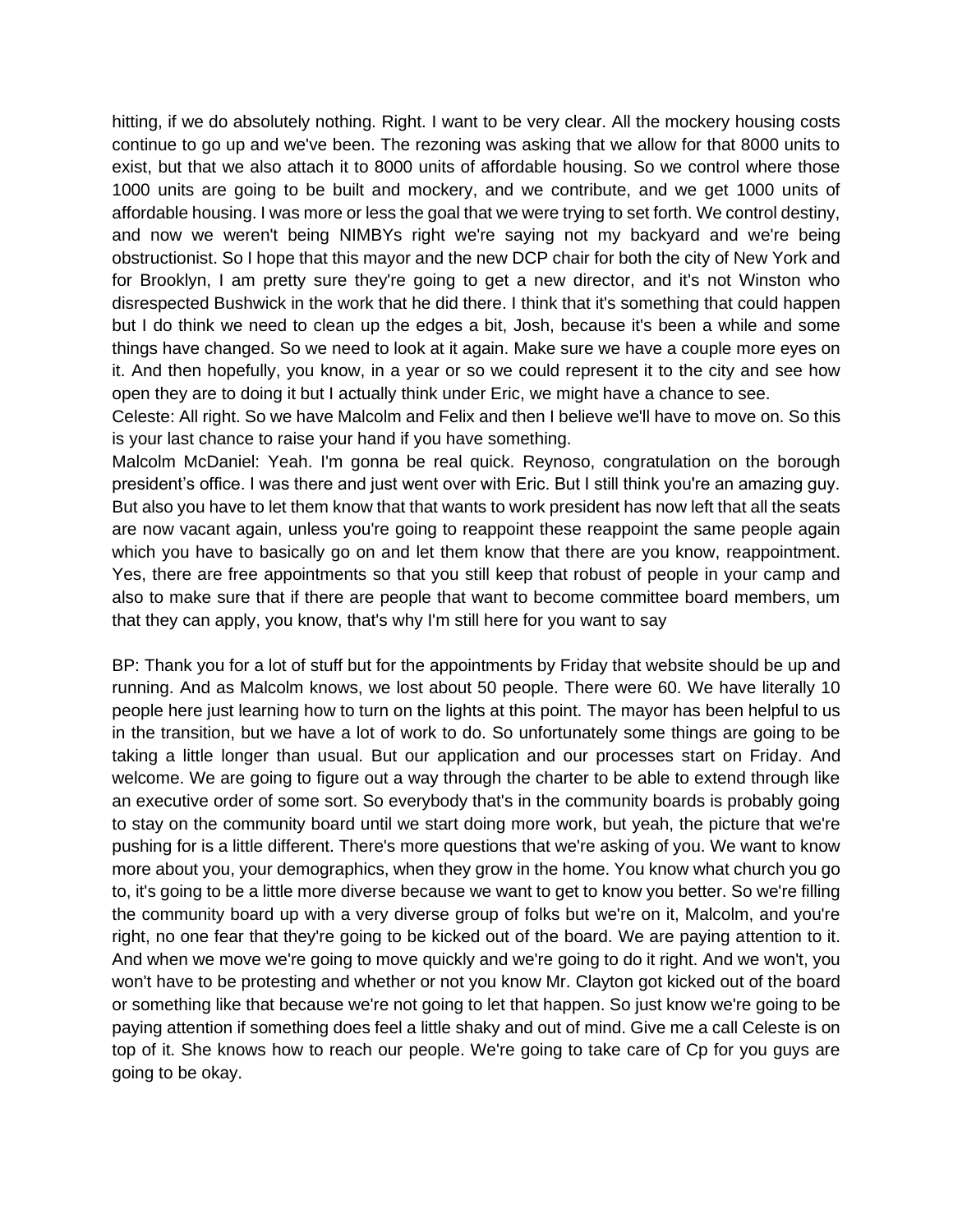Celeste: Thank you. Alright, Felix. Samy, and then Jo-Ena and then we'll move on. Oh, you're muted Felix. Here we go.

Felix Ceballos: Good evening, everyone. I'm Felix Ceballos. Antonio, and congratulations. I am proud of you. Saying we have to be together in working together.

BP: Thank you so much, Felix and I agree 100%. I see you guys as family. So I will be leaning on you guys to set the example for the rest of these community boards on the work that we're going to be doing. So thank you for that funding and say you are welcome. Samy: Also, quick question. We're very proud of you. You were the chair of sanitation. What do you think now that there's a new mayor and a new city council? Why should we be advocating to do with the garbage and sanitation and all the budget that was caught by the previous administration? So why should we be fighting for any administration?

Samy: Some of this I mean, never misses an opportunity to advocate for Bushwick. Let me tell you, I can so much sign me for that. hour you a call. By the way I know it's something for you soon, but also on the other sanitation that she was a difficult issue. I was the chair and it was just very hard and difficult to handle. I think a lot of it is about education and marketing and just really changing culture. And I couldn't do that. I didn't have the resources to get that done. The cleaning that happens in our district happens almost exclusively by private and public sanitation. But the people themselves needed to take a lot more responsibility and I could never get to a place where there was some ownership there. And Bushwick is arguably one of the most, the areas that paid attention to sanitation issues more than any other place. We put up murals. We tried to campaign and it just wasn't enough. But from what I understand, I'm pretty sure the City Council is going to have another sanitation chair. And I will be in my role as borough president working alongside that person to make sure we bring resources to Bushwick. I told this to Camacho before you got another friend in Borough Hall, which means that the resources should exponentially increase in budget. So I will not want to be talking about it. I'm going to be making sure that I put my money where my mouth is and that we bring resources to bear on many issues. But sanitation is something I'm going to focus on Samy and make sure that if we need more cleaning service that we make. Well, and I'm meeting with the commissioner, Grayson, next week you see my staff is taken care of. So I'm actually meeting with the sanitation Commissioner next week and we'll follow up but by then the chair of sanitation would have been chosen and I'm hoping that the chair is somebody great, and I have a feeling in my heart that it's got to be somebody that can really take care of

Celeste: All right, thank you everyone. And then just two quick questions from the chat. So I know Virgie had asked about the Woodhull Black History celebration which you spearheaded during your time in the council. Will that continue? was the question.

BP: So we're working on it because of COVID. We're trying to see if it's something that can happen. It falls fast enough when we start seeing an opportunity to be able to do it. Woodhull is a high risk environment. So even at the lowest levels of COVID is not a place that we want to be bringing anybody that could be vulnerable. But there might be an opportunity to do it in Borough Hall on the black history celebration here but also, we're going to do a big thing here for Black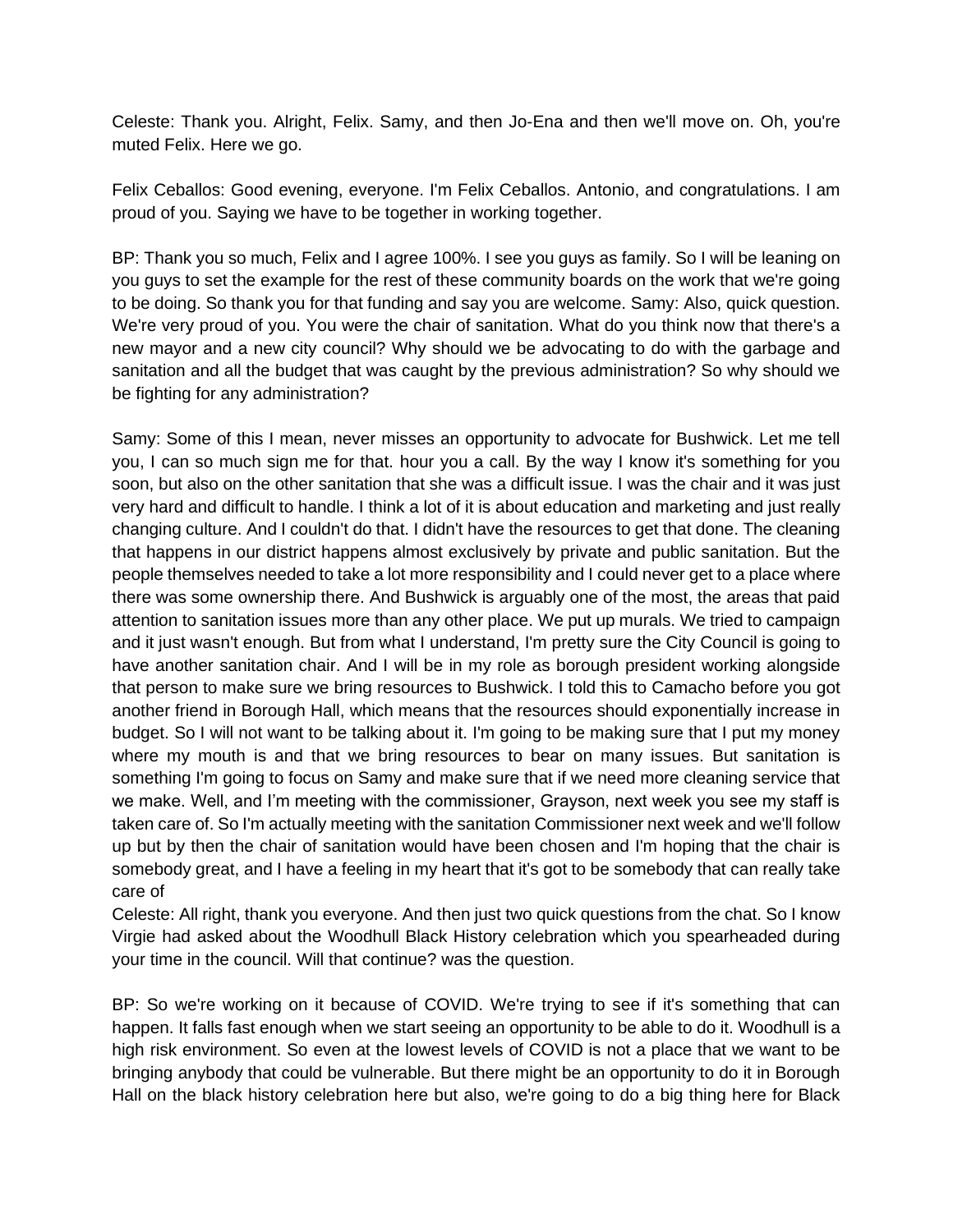History Month. We're looking to make this like a mini museum. Bring in you know a more time this again museum quality work in Borough Hall celebration in Borough Hall so should we not be able to do it in world bikes COVID goes down significantly enough that we could open up our hall will do the work here. And I want to be honest, it might not happen. It might have to be virtual, and we might have to make it up some other day. But also I just want to be clear that I know it's black history month in February. It doesn't. It doesn't mean we can celebrate black culture and history in another one. And you know should we be able to do that now will be like just be open minded about that opportunity. Should COVID Go down. And maybe it happens in March April to me and I still invite you all to come on and we'll have some time celebrating, you know, black hostess culture, history and so forth.

Celeste: And the final question that I have in the chat was regarding the board member renewal applications. The question I believe was asking if they've already resubmitted it before the website went down for renovation, do they have to resubmit when it comes back up or has it been received?

BP: We might have to resubmit. We're gonna send out a notice very clearly to all the district managers. So let's be ready. And they might have to resubmit the application. Because we're asking for different things and the whole application might not work. But we're going to make sure this transition is as smooth as possible. We understand that we are the people that delayed it, or the people that are making a difference are having changes made. And because of that we're going to be very nimble and flexible as to how these things come in. And how people have reappointed you're gonna have to bear with us, but we're gonna get it right. When it's done. It's not going to take a long time. But again, if you're a day late, you're two days late, we're gonna figure out a way to make sure that so I just want you guys to feel comfortable. You will actually submit new information and I apologize, but it's going to be good long term. Thank you. Peace and blessings and don't forget to spread love working with you.

Celeste: Alright everyone. Excellent. So we'll move on now with our public hearing I believe. Next we have the Bushwick Starr. So I know Noel's here. Vanessa is here. I will double check. I know there was one more person joining us all right, Peter. Yes. .

**3)The Bushwick Starr** – providing an update on their ongoing programming and new location (419 Eldert Street) in Bushwick.

Noel Allain: Thank you so much, Celeste. Hello, everyone. Thanks for having us here today. I'm gonna read from a bunch of remarks because there'd be a lot of points to what to hit and I want to move forward in a economic way so that Vanessa and Peter have have their time to speak as well. So I'll jump in. I'm no vain. I'm the co-founder and artistic director of the Bushwick Starr theater. For anyone who's not familiar with us. I'll give you a brief summary of who we are and what we do. We're a nonprofit performance space. That's been operating in Bushwick since 2006. We produce new works by performing artists in many different disciplines, theater, dance, music, performance art, an artist to make interdisciplinary work. We also run and support a number of arts programs. And partnerships with local organizations and public schools, including our after school eco playwriting program, big green theater, creating performance with a one day shake on the block with oil group and senior storytelling. roundtable senior center that's run with Caitlin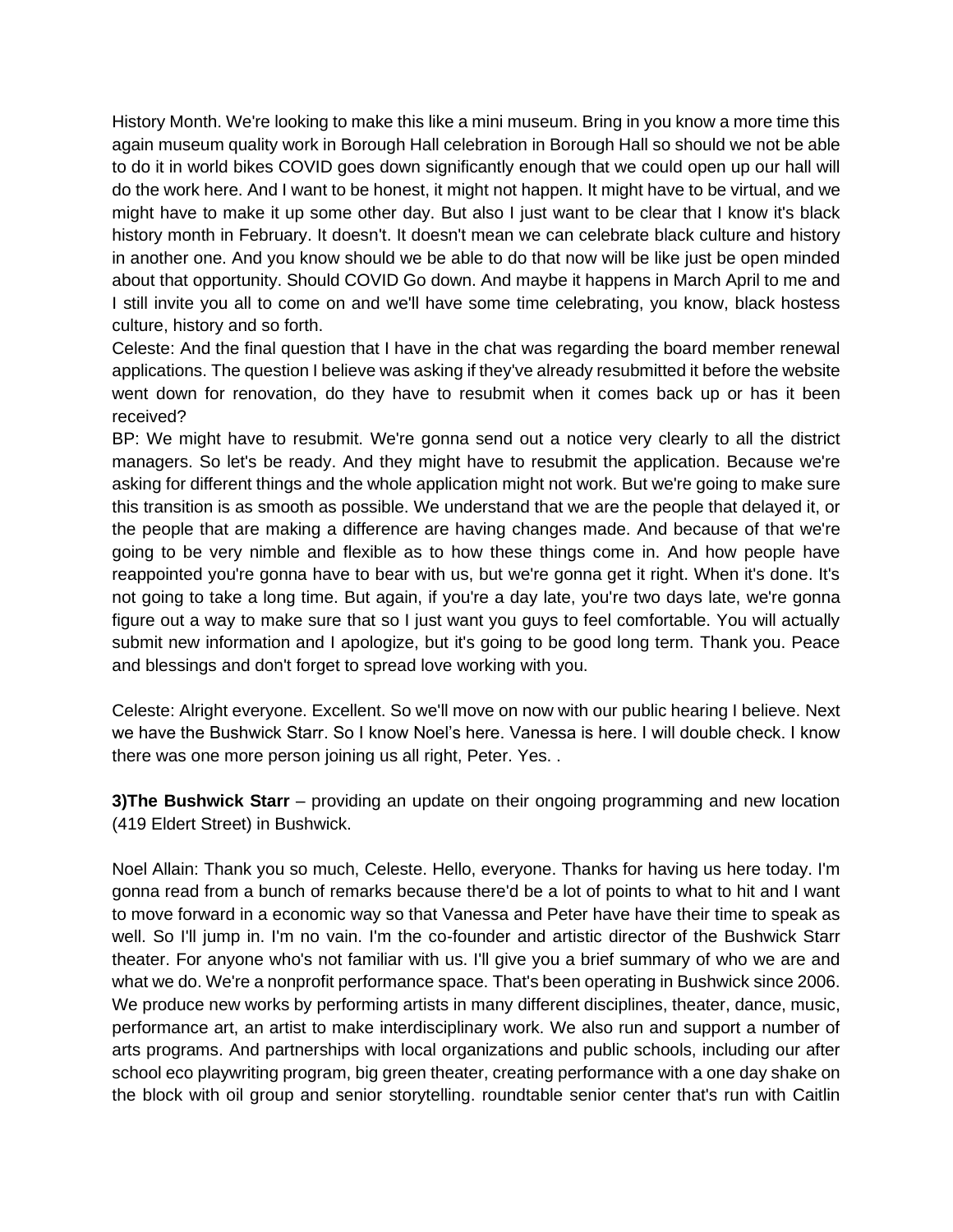Ryan O'Connell and Richard Rachel Cotter nail. So in June of 2020, during the pandemic, we got word from our landlords to a seven star street that our spaces and that building would be becoming residential as part of their loft block conversion, which obviously ended our ability to operate our theater there. We moved out that August and started a search for a new home in Bushwick while also searching and Ridgewood and East Williamsburg because of our relationship with the area is important that were wherever we found a home it would be close by. We were looking at all three areas. But I am happy to say we found a place for an 18 Eldred Street and it is in Bushwick although just held on by our fingernails. It's right across the street from Ridgewood. But we do still have a Bushwick address. So when we were searching, we thought we were looking to lease. We figured that's what we were going to be able to afford but we were very, very lucky to find this 5000 square foot one storey building that was for sale. And with the help of our biggest donor and supporter and nonprofit lending organizations seeking capital, we are actually able to purchase this building and therefore really secure the future of our organization as arts based in question trick. So we are now currently in the design process leading up to filing for construction, while we also conduct a capital campaign to pay for the renovation. And we have received city funding which has been incredibly helpful. But as I'm sure you are aware, it's also its own process. So in terms of our timeline, we anticipate opening the new space and early spring of 2023. So this new building, which you want to talk about today is going to help us achieve a number of goals that we weren't able to attain until a seven star street we will have more room in the building so we'll be able to serve our artists and our audiences better than before but but the most exciting aspect of the new space is that we will have a substantial lobby space that we didn't have that job seven star street. There we were on the second floor of a mixed use building and it was very hard for people to access the space unless they were coming to see a show or they had a pre-arranged meeting with us. But now we'll be on the street level with a large store front lobby that will not only help us welcome our audiences before our shows but will also be open to the public during the day. So a welcome open space for gathering that provides tables and chairs, bathrooms, water coffee, free Wi Fi

and then also we intend to use it for more in addition to just being open space used to host additional events there hold additional classes, host speaking engagements. Display artwork. There are a lot of ideas spinning around about how we can use this additional space and how it will help expand our ability to welcome people into the building. So to talk a little bit more about some of our programs and some of our ideas about how we're going to use this space. I'm gonna turn it over to Vanessa.

Vanessa Pereda: Hi everyone, thank you so much for allowing us to speak tonight. I'm Vanessa Pereda. I'm the education and community director at the Bushwick Starr and I'm so excited and proud to oversee several of our programs that I have previously mentioned. Everything from the big green theater which engages our third and fourth grade. More elementary school students shake on the block which is our Shakespeare adoption. That's Middle School. And then we have a long standing collaboration when we do a creating performance class which works with a summer youth engagement program during the summer or employment program during the summer. And then the winter. We open it up to general one day wash week members where we create performance in general. It's a class that's really molded and tailored to fit the needs and curiosities of our students in our youth. And as Noah said, we're really excited because in our new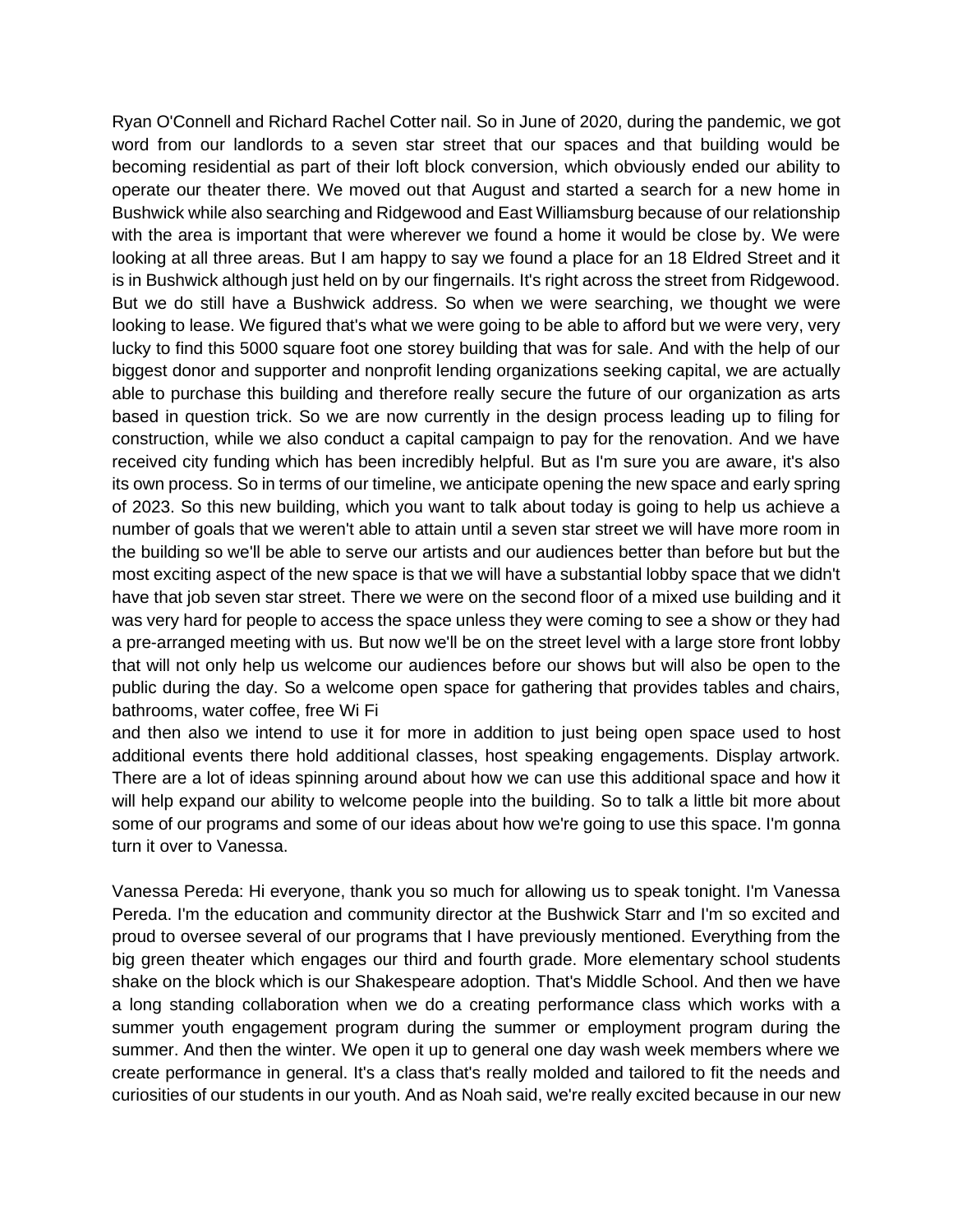space, we're really close to a lot of our neighboring schools. And as we've been sitting down to think about our presence, not only as a theatrical institution, but as a space that wants to authentically reach and have impact in a positive way with our community. I can't help but envision having after school programs flooding into our space. As Neil said, we have every intention of opening up the space to provide Wi Fi access to materials like printing so that students and our youth can have somewhere that can be safe, reliable, hopefully that families will know about it. And again, community driven workshops that not only are educationally based in art, but are also just open and fun. So things were thinking about having movie nights, community movie nights, open mics for our youth, maybe block parties. We are currently going to be starting in February in which we'll be announcing the next community board as well but we're having a free community workshop with one of our artists who has engaged this past summer with a when there are students and that was coming back. Her name is Michelle or meetcha J Rodriguez. And she's going to be presenting her thoughts and strategies on the processes of songwriting and creative life and collaborations on new musicals. So by having this space, we really hope that we can surely open it up to be really rooted in our community. Obviously I have a massive emphasis in our youth in our education, but we later will give you all the information we want to hear from you want to hear our needs of our youth, our families, what what we can provide in our space, we as adults that we have a responsibility to give back to Bushwick. We have the privilege to own a building, so therefore we have a responsibility to support our community. So we are so excited to be able to engage with all of you to hear your ideas on how we can use our space, how we can use our programming to keep fortifying our youth and keep bordered by our strong strong knit community. So we're very excited and we are authentically searching for your feedback and input. So I'll speak a little bit more at the end of some contact information. But just wanted to keep you all updated about our offerings and the way that we're brainstorming and approaching our work here in Bushwick. I'm going to hand it back over to Noel. Thank you so much.

Noel: Thanks Vanessa. We are very excited about this location on Eldert Street. It's right by the Halsey train. It's on the manufacturing block that's a dead end street. We've already formed really great relationships with our neighbors there on the block. I am very excited for this new home will allow us to become even more of a community art center and this is just saying. I also want to before I introduce Peter to kind of talk about the physical structure a little bit more. I want to say that during this period of time where we do not have a functioning theater to work out of, we are continuing to run all our programs to their partners in our school in the schools that we work with, as well as producing our shows, but with producing partners. So this season we have two shows scheduled that are coming up, one is called a Song of Songs by Agnes Turetsky that will be presented in March in partnership with Quinta, their main headquarters at 211 South Fourth Street and represents kind of a new level of collaboration between our two organizations. That's really exciting. And then in June a show called QUINCE by a company called one whale's tail, will be in Bushwick at a location it's still to be determined. We're working on that. Figuring out what kind of space we're going to be able to find for that, but that will be later in the summer. And of course we'll be talking about those shows as they approach in the coming months. But to tell everyone a little bit more about the space itself and building I'm now going to hand it over to Peter Justin, the architect to make a brief design presentation. Hi, everyone, I just want to thank the community board for inviting us to speak. I will try to be brief and walk you guys through a couple of the main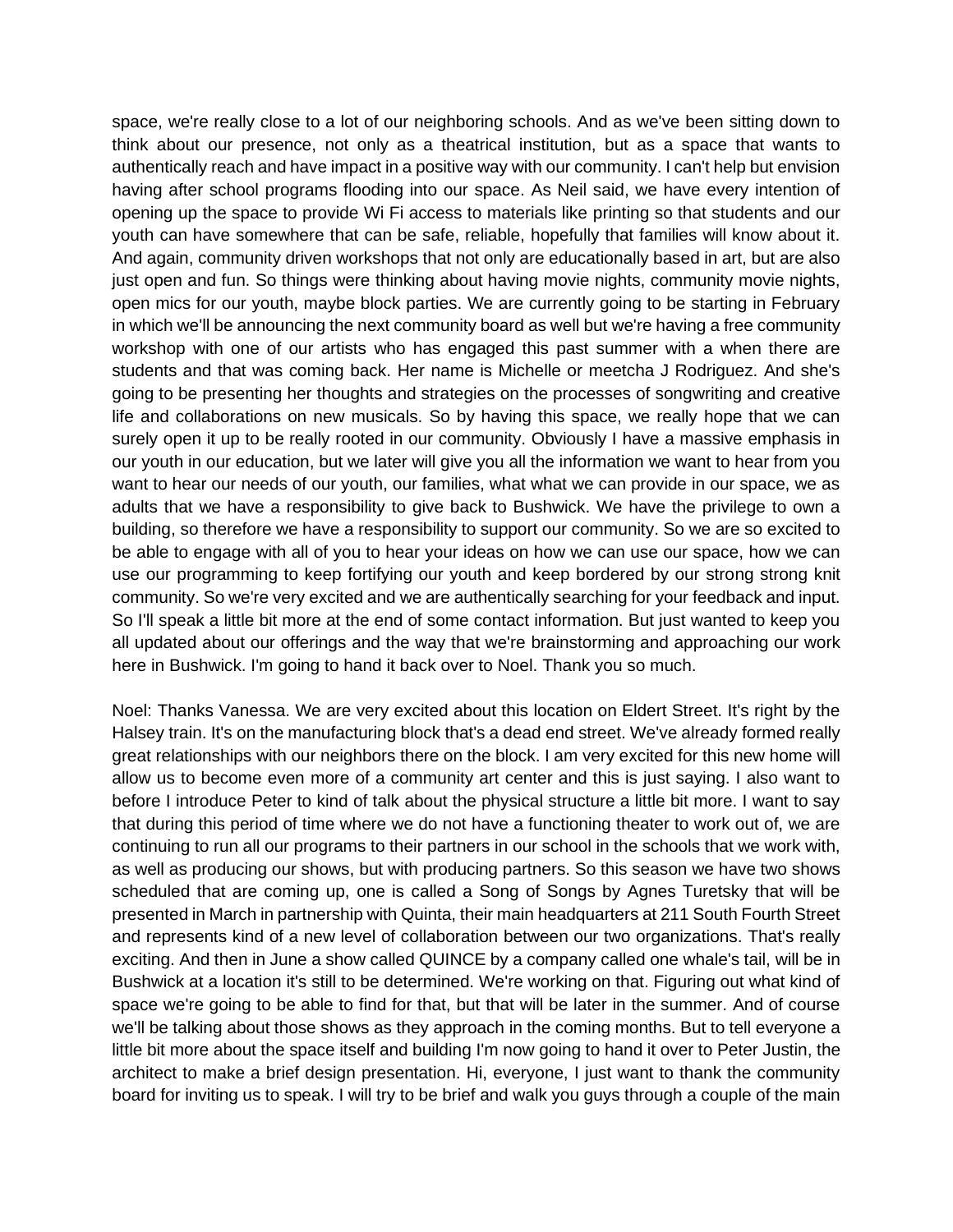points as well as hopefully share my screen so I can show you some images here. Give me just a second. Hopefully, everyone can see my screen okay, so I'm Peter zussman. I run Euro V architecture where we work around architecture and design practice in Brooklyn. We focus a lot on performance and the arts as well as some multifamily and other types of projects. So to walk you through quickly, one of the interesting parts about working in New York City is we always have to deal with old buildings. So this is an early rendering of the building which was built in the 1930s originally as a milk truck depot to deliver milk around the neighborhood. So it has an interesting community history. And I just want to kind of walk to walk you guys through some of the main features of it. We are, as you can see, there's sort of four to five pieces in the building, one of which is the back of house space, the offices the shot the woodshop, the theater itself, the studio, which was also similar to kind of rehearsal space and all of this is stuff that the push star had in the previous now the two things that we're really adding are the marquee and a lobby space and the kind of marquee ideas really like instituting really showing us that we have the street presence and one of our big hopes is that the street will be a huge part of this project. Another thing that is really fantastic about this process is that the Bush upstart has never had a lobby as they mentioned. And in that sense, we have both in this process of design, learn what are ways you can use this lobby as an institution, but also as a community. So as a big part of the design process. We've already had a number of meetings with community members in Bushwick, including with our quente with a really fantastic meeting at still in Magnolia just down the street from the Bushwick Starr as well as with a subgroup of the community board here to really think through what are ways that this lobby space can be used for the community as much as it is used for the Bushwick. Star, if there's anything that I think the institutions in New York City have really seen, especially after the protest of 2020 in the Black Lives Matter movement and the open your lobbies campaign. There are these empty institutional spaces that should be used by the community that were just blocked and closed. And I think that is a one thing that we've really trying to not have the the lobbying use for this is not a space for waiting. This is a space for action is a space for activity. This is a space that we want to hand over to the community of Bushwick as much as we ourselves want it to be a part of the Bushwick Starr and its identity. So to quickly walk you through a little bit of these images, this is a floor plan just to kind of orient you Eldred streets over here on the right hand side, you'll walk into our main lobby space. Just below there's the studio rehearsal space, backup houses over on your left and the black box. Theater in the center of the building.

The theater space itself shows you a little section just showing it as an intimate space. We're really keeping that intentionally. I think that's a big part of the Bushwick Starr's identity to really foster and bring in smaller and more experimental things and allow them to grow and incubate in this type of a small space. One of the things that I want to show you guys now are some of the plans that we have for the lobby in the studio in the street that came out of some of these discussions with the community. And one thing we also I would say, As Vanessa mentioned, this is also an invitation for the community to contact us and let us know how they might want to use this space because we're very excited about being able to open this up. So to walk you through this might be for instance, a typical daytime plan where you know, it's an extra day we can actually have some tables on the outside. Just tables and seating that's open, kind of first come first serve, sit down, after school, have a glass of water, maybe a coffee. So do your homework. This is the kind of idea that you want the space to use during that time and sort of image of what that might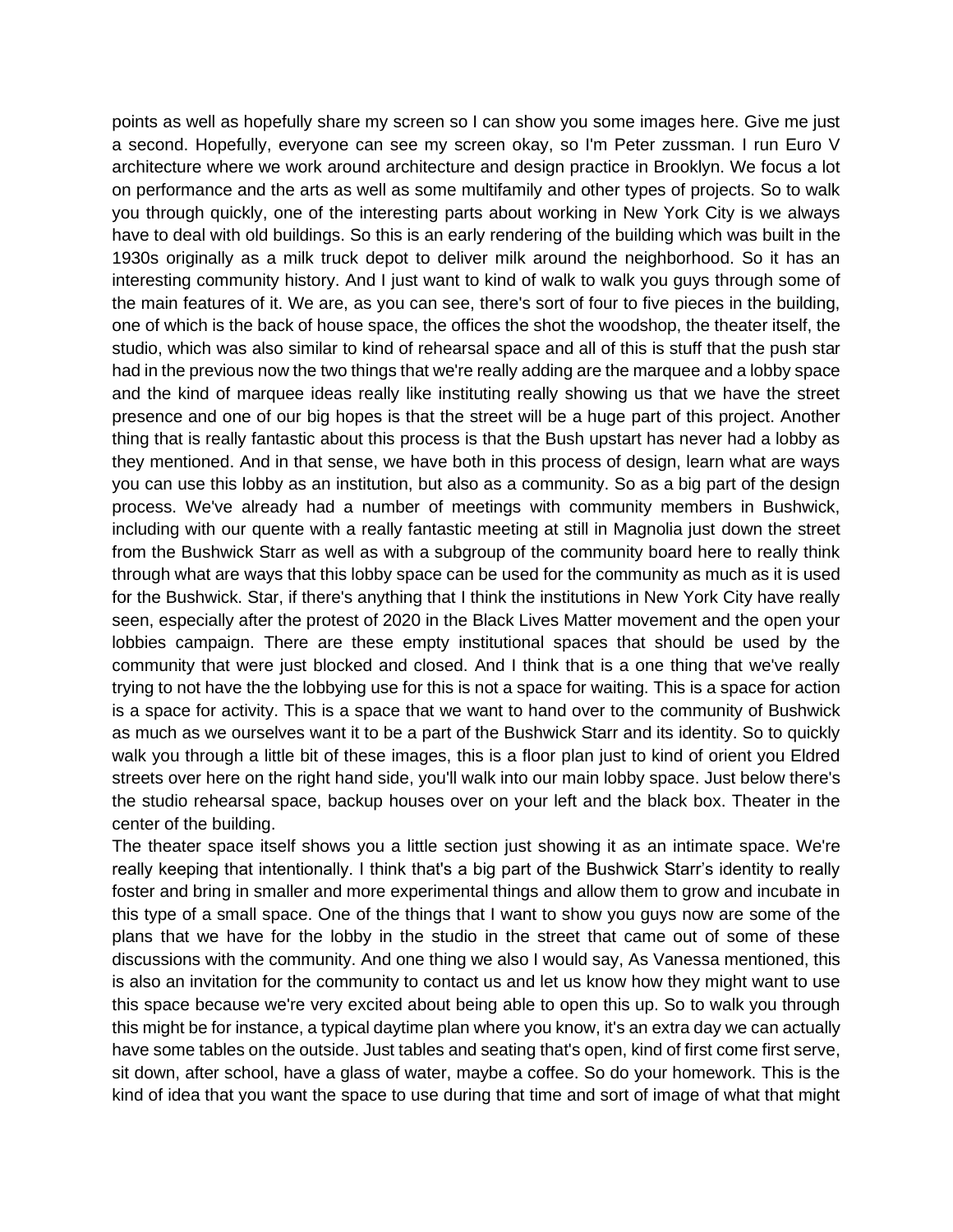look like on a nice fall day. On a unique time, you might have more central seating as a sort of more standard lobby as people sort of mingle and discuss before an event. An idea of what that might look like. Another thing we're super excited about is this lobby itself can be used as an event space. So again, this is not a space for waiting. This is where we can have people from the community come in, give talks about whatever they want to talk about. This is a platform that we are going to be one of the things just a quick aside, we worked on a number of projects and one of them we did a master plan for a public library branch. And one thing we learned very quickly there is that the lobby space was used more than the performance space itself. So that is one thing that we've really leaned into this project and think about how we can make sure that we both give this space as a performance area and a place for discussions and meetings as much as possible. Another really nice part about this is the studio space, which is just next to the lobby where we're putting in a large garage door so we can actually open that up and make a larger community event space. In the front of the space Hall is one piece. So here the idea of maybe a local film screening or other type of artist talk or you know political theater wanting to give a discussion here. This is the space that we're trying to hope to have this lobby in the studio really become for the community. Another big thing that came out in some of our discussions with the idea, but actually having this an open marketplace on an afternoon in the weekends, where everything's open up. We have boots outside this could be for potentially food purveyors. It could also be something where we organize a kind of community where we ask a lot of local stores and artisans and craftsmen to come in and show their wares and sell them and really have again, this space to be used constantly for whatever we can think of and whatever you guys can think of. So that's basically the extent of it. The other thing that is also mentioned is we're on a dead end street and they already use that too. Since we don't have traffic, we don't have buses that we have to worry about. We don't have public transportation that we need to dodge and organize around. We can get permits posted all the time to do festivals or outdoor events that really allow us to sort of spill out even further into the community. So I will now give this back to No thank you so much, Peter. Really, that was the end of our presentation for today. We really wanted to turn it back over to the board and see what you know about people's questions, comments, anything else.

Barbara Jacksom: Um, I just want to know what you saw just to come around and Rachel and her crew and then we did a virtually for two for a couple of months. Are they gonna come back because they came back in June and I don't know what happened. But it was brand new. We did a lot of work and then this

Noel: Oh, sorry that they will be coming back. We just had a meeting recently because we got confirmation for the su casa grant that supports that program that we are receiving so that's great. And I think that the question of whether we'll be able to hold class in person or virtually obviously will be something we're working out as, as the situation with the virus continues to, you know, either improve or not, but that's definitely kind of worked out between the teachers and roundtable. But we will be working with Roundtable this spring into the two classes we did virtual Yeah. Barbara: Okay, all right.

Virgie Jones: Okay, good afternoon. I'm Virgie Jones, the youth and education chairperson and thank you for that wonderful presentation. We're excited that you're here in Bushwick and we're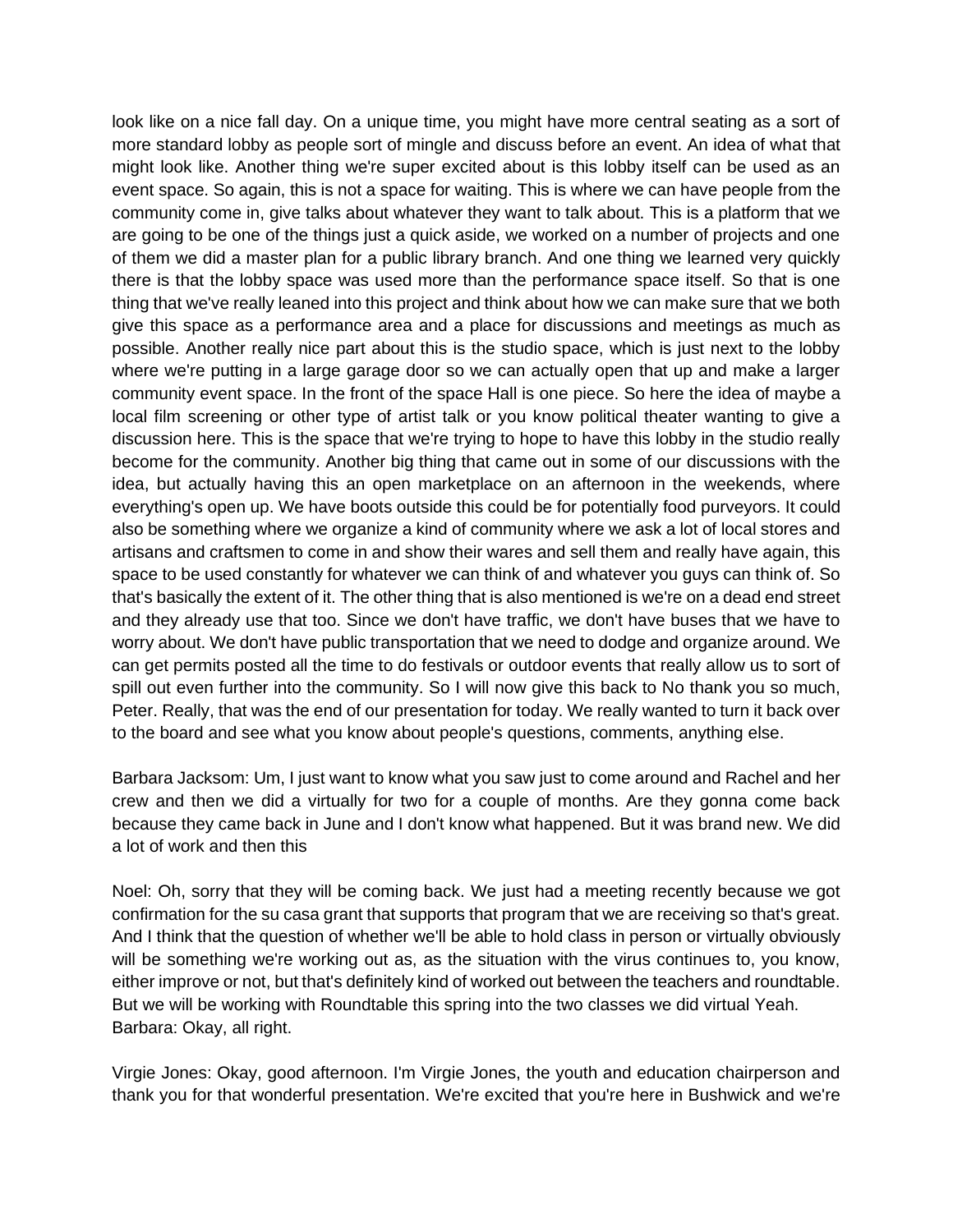excited for the building that you're in. I think it's going to do a whole lot for our schools, or a neighborhood. I just wanted to know by chance are you working with any of these schools in district 32?

Noel: The schools we've been working with a bit because we know the school programs are supported through costs and grants through the council members. I don't think Reynoso is here anymore, but I thank him for all the years of support his office has given us and now Jennifer Gutierrez there. So in district 34 and in 37. Yes. Yeah, PS 75. We've been there for, this will be our second here. And this is yeah. So only 75 is the only one that you're working with right now. Now I'll let Vanessa talk about it because she's currently working with PSG 39 Ridgewood is 77 and Ridgewood ps1 are six PS 75. PS 18 is a newer edition which is kind of on a borderline. I think they're more like district 30 anyway. And we've worked currently or in the past with PS 236. There's a laundry list we've tried to really keep establishing at least one school for several years and then rotate but again, it's depending on our council people and where our assignments go. There are grants.

Virgie: Are you working with any of the middle schools in district 32? Noel: Yeah, not in 32. We've been trying to find a sweet spot with Responsive Programming to what middle schools are currently needing right now. So shake on the block is our only middle school program and that's just IS 77. We're hoping to expand if we get more funding and we do recognize that middle school currently does need a lot of attention and help. So it's definitely on the radar. That's a great question.

Virgie: We will be reaching out to thank you.

Mr. Camacho: Right and no, we want to thank you because you have been a member in our family. And we're glad that you're here. We hope that we can push. You heard our borough president say and I get more of our schools in district 32. We work a lot with the superintendents. Maybe we can link together our superintendents with Virgie Jones, our chair of youth and education, and maybe we can make something happen for our youth and we could use the spot that you have for us and for our community. And, you know, I know there's always a bill for something everybody, everything you know the lights can be paid. I tell my kids all the time I go up and down with the truth to say that it's not free. So I understand, we really need to make sure that our people that are giving back to push for can you buy something in books you can I'm so happy for you. We're going to give you all prayers and blessings when everything is going to work out once we stay here. Then worry about what is going to make sure you shine and we want to thank you for working with us. Thank you. So wonderful.

Unknown: I have a question. When do we and anticipate everything opening and running Noel: We want to knock on all the wood around me right now but we, you know, would really love to be open. Just kind of started our first rehearsal processing bay but started welcoming people into the building in late February of 23 that our educational programming is currently going on. It's it's we've remained virtual right now. Big Green theater is heading to start up and the beginning of February FPS 106 and 75. So as far as our educational programming, it's still running we've just gone to virtual so we can't wait to get back in person but we're still going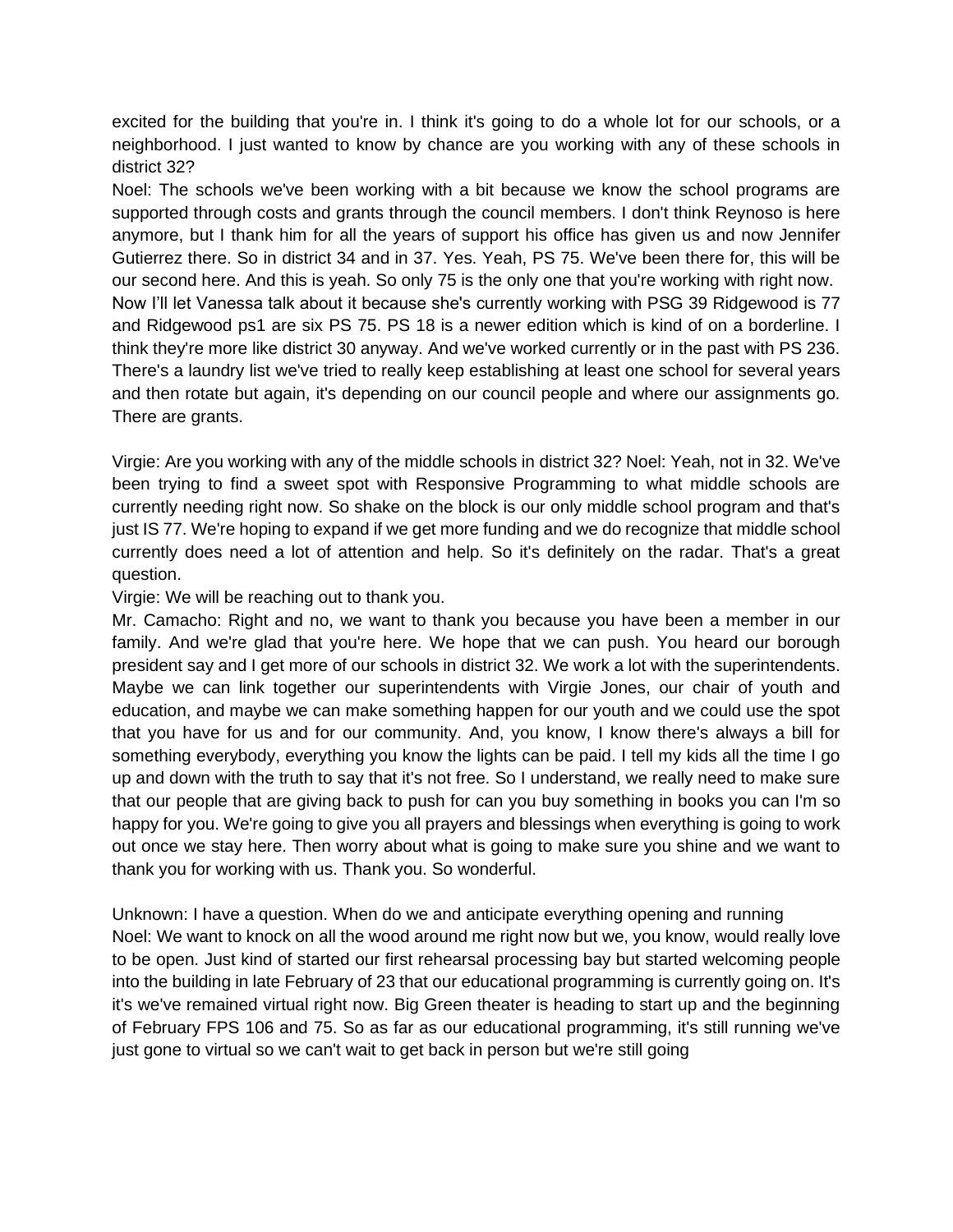Malcolm McDaniel: Yeah, I just have one more question real big. Due to the space, you said that it's never dead. That they're dead. And so basically you expect them to have big events. I noticed that there's only one small bathroom there. Are they going to be 24 hours? I mean, they can be full time janitors or you because I could see that becoming like a big thing. And then we COVID on COVID happen and stuff like that people like restaurants. We came back from COVID and a lot of restaurants you go to are still dirty, which means that people will still be getting sick because they're thinking about the money and not about the presidents that go to keep it plain. So I'm just saying that I hope that you're planning to maybe, you know, improvise to make sure that there's enough sanitation going on as far as when the events get larger.

Noel: Yeah, well, there'll be a few bathrooms up front, I think if you have four, yeah, we have four gender inclusive restrooms, and one of them's also ADA accessible. And then in terms of, you know, to your point, we're moving into a bigger space we're owning a building for the first time and responsible for it. So you know, it's not lost on us the additional responsibility that comes along with that, so we are as part of our capital campaign. Part of that is more staff to help us take care of the building to help us make sure it's maintained. Facilities Management, all of that so I mean, I guess Yeah, the short answer is, yes, we are planning to do that and I'm sure we'll learn a lot once we really start to do it, you know, in real time.

That's one is that's me.

And we're gonna get back to the architect because I'm in design meaning you can add things, design, it can help with that. Malcolm: The COVID protocols, we do that in housing. So have you thought about adding that to the design to make sure that the building has those precautions? Noel: I mean, a couple things related to that. We definitely will have a very modern mechanical system. One thing about a theater is that you have to build them against a system that is much more overbuilt than what would be typical in a housing or an office space. So we can actually turn over air much faster. We have a whole system that unlike a lot of spaces actually draws in pressure all the time to be able to bring in that fresh air and be able to have the air circulate. So many things like that are already part of the project for sure. And also according to you know, even the way building code is we have to have ventilation every single bathroom stall. One of the things we're doing in this space is rather than having bathroom partitions, you know that you see in a more traditional format. If you go into a gendered restroom, we actually have separate rooms, and each one has their own kind of HVAC system, so we'll be able to draw air out of this quickly. So that's part of it, as well as gender related privacy. Because this is the way that we're doing this now so everyone can use any restaurant. So those are some of the questions that we're making. That helps. I think the real focus on a lot of the COVID restricts or COVID safety related to this is a robust HVAC system.

Celeste: Okay. All right. So thank you. Yeah, thank you to the Bushwick Starr and thank you everyone for your questions. This is really exciting, and we look forward to hearing us as things move along.

Mr. Camacho: That's right. No, don't worry about it. We'll make it happen.

Malcolm: I'm sure y'all know the reason I'm saying this because once people know that it's open space. These bathrooms are open. People are gonna come and use them regardless. Somebody's got the train. They can use the bathroom, they can come up, they used to bounce,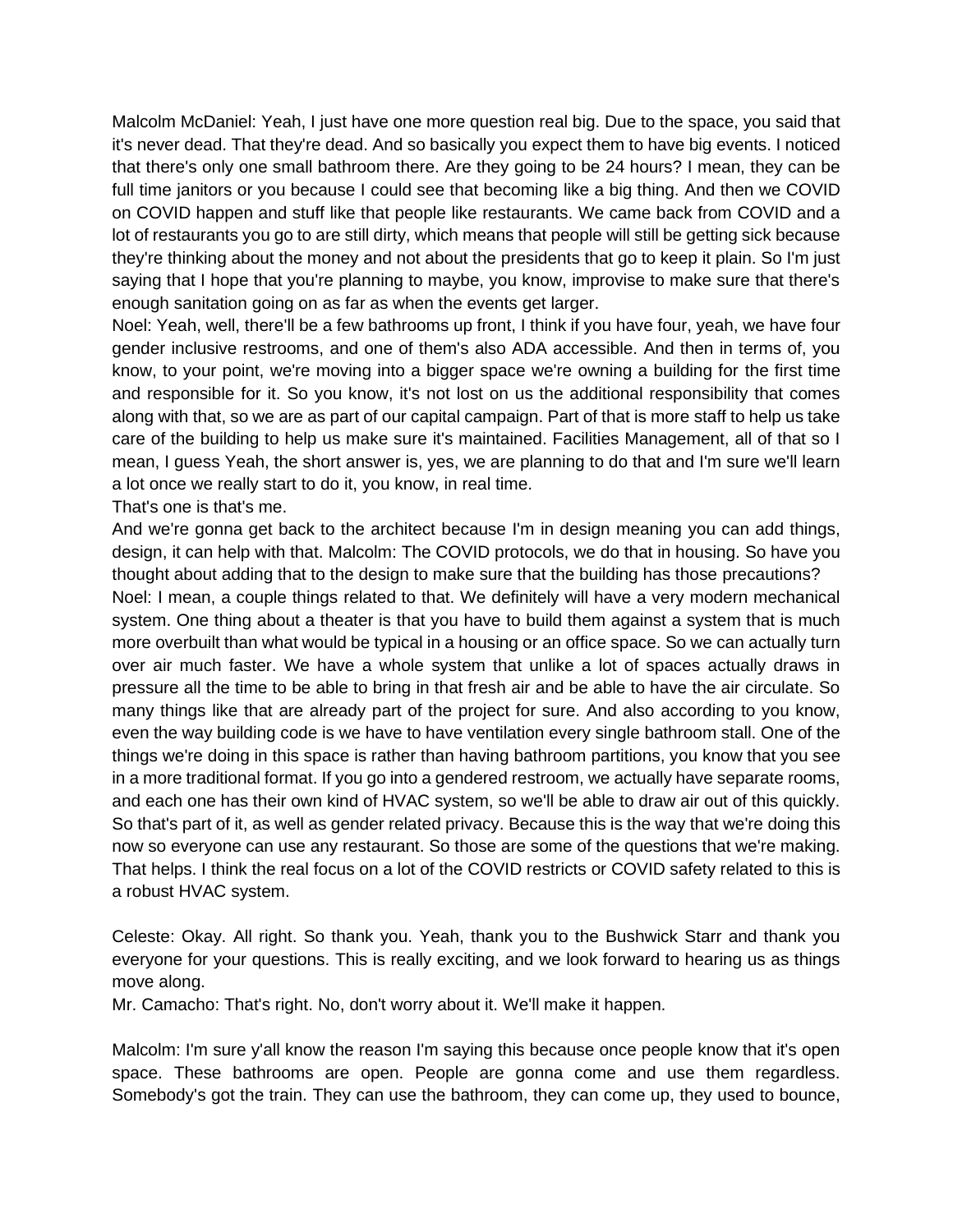they're going to be in the back. That's what I'm saying that they need to be maintained. That's all because it's an open space. So for the public, it's beautiful, it's like it's gonna be a fantastic space, but at the same time, there's gonna be that pull on that bathroom. Sure.

Celeste: Thank you. Alright, so thank you folks for joining us and we're going to move along. Before we wrap up our public hearing. I do have a special announcement. Our Council Member, Council Member Gutierrez, has joined us this evening. Are you still there?

### **Council Member Jennifer Gutierrez, 34th District:**

Hi, everyone. Good evening, thank you. I miss all of you so much. Um, I'm sorry, I couldn't attend last month's meeting. Some of you may or may not know I delivered my baby at the end of November. So I'm a first time mom. So I'm taking all unsolicited congratulations. Thank you.

And we have worked together before and are committed to continuing to work together. I'm really excited to hit the ground running. I'm still building out my staff. But our district office is still in Williamsburg as some of you know, I also represent Williamsburg Ridgewood in Queens. And so that location is at 244 Union Avenue. I can put that information in the chat. And lastly, I would love to talk to anybody if anyone has questions about Bushwick Starr like Noel mentioned Antonio did support them in the district. I'm more than happy and enthusiastic to continue supporting the partnership or Bushwick schools or school district 32 schools. And I'm here I'm sorry, this is a little brief, I think on the City Hall front. Tomorrow we'll get a little bit more clarity on some of our committee assignments. But you will know I'm committed to this trash situation. And by the way, whoever the chair is, I will work with them and we will move without it on so many of our pertinent issues. And thank you so much for this opportunity to speak. And I'll be here. I'll just probably put myself on mute. Thank you.

Mr. Camacho: We want to thank you, we love you. We miss you and a beautiful baby and I went to see before or anybody else. All right, so again, then I got to see the baby and now because I bought a nice little teddy bear the first Christmas bear suit. But I want to show I want to thank you we're gonna work with you and make sure that you shine just as much as we do, and we want to thank you. God bless. Thank you.

CM Gutierrez: We were very undecided. And when she was born, he was like she looked like a Hazel and that was that was it? I'm sorry. It's interesting to see our parents, both my husband's parents tried to pronounce it. I think but yeah, she's pretty. She's almost two months old. I can't wait for y'all to meet her. I'm going to be bringing her out. But yeah, I feel that she's in the most awesome hands as soon as we brought her like folks from the neighborhood. We're so excited to see her because I felt like I was pregnant for 100 years. I think people thought I was pregnant for 100 years so they were excited to see our baby. So I don't know. Contact me. Yes, thank you.

Celeste: Thank you, Council Member. We're so happy that you could join us this evening. And I believe as Mr. Camacho mentioned, we also have our other Council Member. We have everyone tonight and my apologies for missing you. I'm over here texting on like three different phones and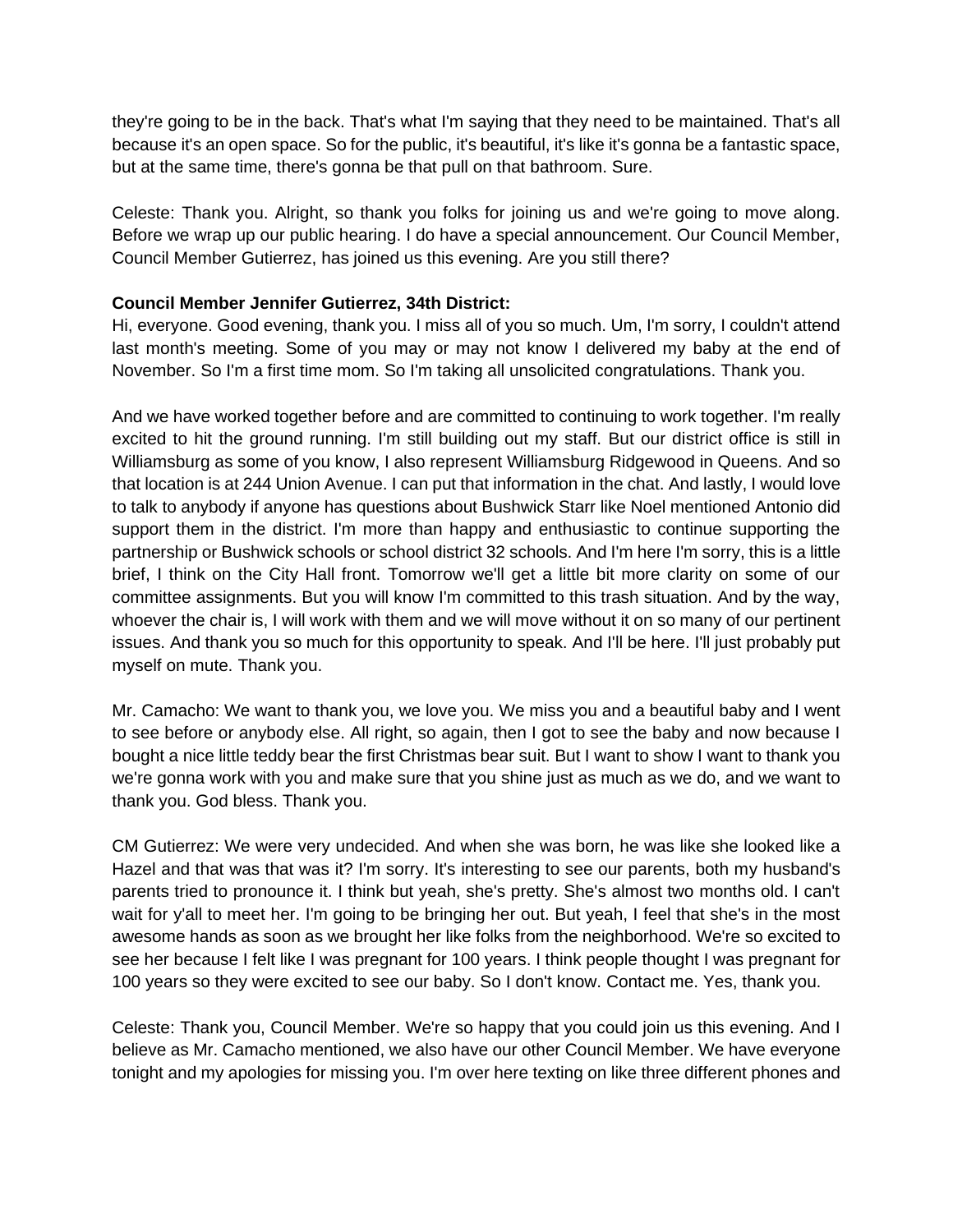checking the chat and making sure everyone's a panelist. I didn't even realize Council Member Nurse is also with us this evening. And we were texting.

#### **Council Member Sandy Nurse, 37th District:**

No sweat. Hi Jen. To see you. It was good to see the borough president. He's got a really nice office now. I got the tour so good for him and how often for us that we don't get an ally and a friend's been a great partner in Borough Hall to support this community. We just wanted to update you on our office. So just so you know, we don't have a physical office at the moment. There was a fire in the previous members office the last week of December and so there's a lot of work being done. So we're trying to expedite the process, but we do have our email and our line we have we're fully staffed. So we are responding to the voicemails but we don't actually have the physical office phones so we respond to the voicemails and the emails. Just a couple quick things because I know it's been a lot of speeches and touch touching base from members but we are looking to continue to expand mobile COVID testing sites. So if you know of a location or organization looking for support on that, let us know. You know as long as they have a place to park a van. That's for free. They're they're open to it. We are meeting with every school in the district this month as much as possible. So we've been reaching out and we've done a bunch of needs like for schools today. We're also doing outreach on discretionary funding. The applications are open. They closed on the 22nd of February. Reach out to us, they'll have some trainings coming on. I know Jen, myself and I are working with other Brooklyn council members to get a handful of trainings up and running so that folks who've never done an application or need support can get that figured out. And then we're also supporting homeowner assistance, relief and emergency rental assistance. Programming. So if you need help filling out that application, please reach out to us. And then two other quick things. We're going to have a virtual town hall on February 8, we'll send that out tomorrow, where you can be our full team. We will share our legislative priorities and it'll be an opportunity for you all to raise concerns. We have requested that someone from sanitation come to give an update as an additional opportunity to hear from them. Based on the work that was pulled together the sanitation town hall that happened. I can't remember if it was this year, the end of last year time is a time warp. But there was excellent work done by the city before as well as other community advocates. So we want to continue to have the opportunity for sanitation to be engaged with and then some things to really put on your radar. And this is something that the CB four really looking forward to working with you on there was a pre application put in by a developer who developed Broadway Junction. The private property that surrounds Broadway Junction is now all kind of working together with a developer and so we're looking at a march 22 date for town hall. We invite all anybody who has a stake in this. So all of the three community boards 16 five and four in the area to come. Let's get reminded about what the plan the developers are proposing. We will have someone there to talk about the study they did and then it is a completely open forum for community members to express concerns and we should figure out how to get organized early on this. So we're not at the end of the last minute trying to advocate for our community. And then just a few other things. Yeah, we'll send all of this stuff as soon as we get it online tomorrow. We'll be co hosting some rat prevention trainings. I don't know if anyone has done the Rat Academy. I have done it. It is worth it. It is three hours of talking about trashing rats, and how we all can support keeping our rats out of our homes and our trash areas. Yes, as Jen said, we'll be looking forward to our committee announcements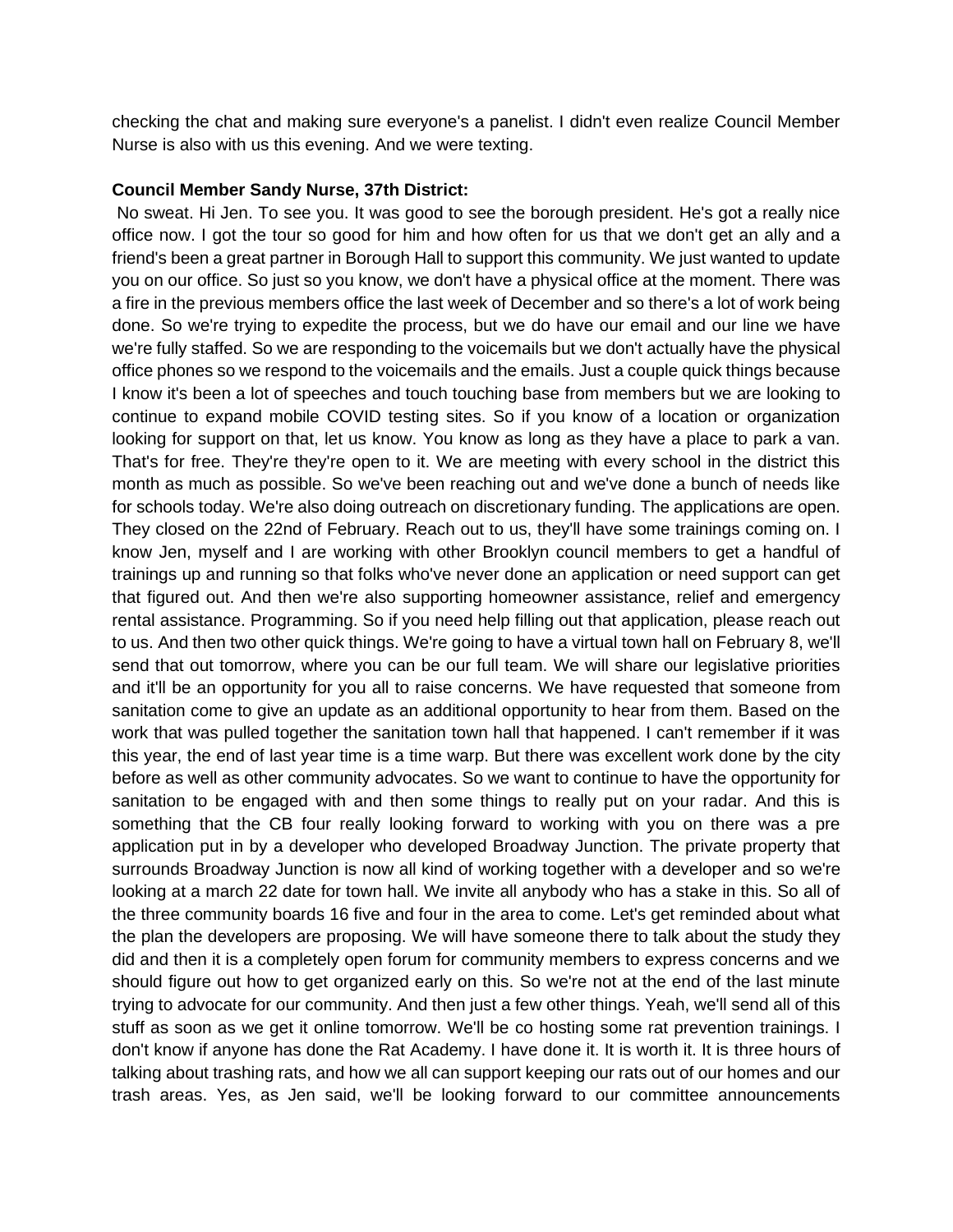tomorrow. And hopefully, whoever's on that committee will work really hard together to support this entire district, not just Bushwick, and really deal with the trash sanitation and pest problems that have really been hitting us hard. So will we put the information about how to contact us in the chat, please reach out. We'd love to hear from you all and thank you for everything you've been doing this last year during COVID and everything you're doing right now to support our broader community.

Desmonde Monroe: Yeah, so I know that when we were talking about the plan that we were there Broadway Junction was the hot topic and one of the things that made me want it was sort of an educational program or a satellite link to one of the colleges or trade schools. I know that you're having the time off and developer, but is there. Can you give us a brief preview of what they're proposing? Are they just talking about housing? Are they talking about bringing in other services that the community needs? Kind of give us a little bit about that?

CM Nurse: Yeah, they have a slide deck that they had presented a couple of years ago, when certain advocates on the other side of the district and Cypress Hills East New York had kind of pulled out of the community conversations around it in the project, essentially, stop when I did meet with the developer to just walk about with a member of the East New York bid, and two other community partners on that side to just do a walkthrough to get a sense of all of the property that's going to be redeveloped and what they were proposing and they did mention several times that community education facility or some kind of university was something that they were interested in. They repeated multiple times they were looking at the Metro Tech model transportation hub education space as something they were looking at. And as I said, you know, the community advocates from the East New York and Cypress Hill side had pulled out of it, they felt like their concerns weren't being heard. So this is an opportunity to get reacquainted with that project and get clear on what our community priorities are. Because we cannot have this develop. Without it being on our terms. There's a lot of housing around that area. This you know, this is going to drastically impact all of the 37 Jen's district south of us. This is going to be a very big deal. It was a study done by the current mayor who was then borough president, Eric Adams. We have former council members support this and invest in a study on it. So there is quite a bit of support from the new administration around this. So we just need to get organized and reacquainted with this project. So we can start to develop our demands around how we want this to look.

Mr. Camacho: Thank you, we congratulate you. We're here for you. We're here to work with you and make sure that we should get their fair share and whatever we can do here for you. So I just want to thank you and say we're happy for you and I know we got you, you're gonna make us proud.

CM Nurse: We're definitely looking forward to working with all of you.

Celeste: Thank you. This is a very exciting time for Bushwick. So we do have one more public hearing item. Thank you to both of our council members for joining us. Oh, and I see you thank you, Carlos for dropping that in the chat. So without further ado, I know Mr. Abril from Bushwick Car Service is with us. Thank you for joining us. Y si necesita traduccion en Espanol nosotros podemos también.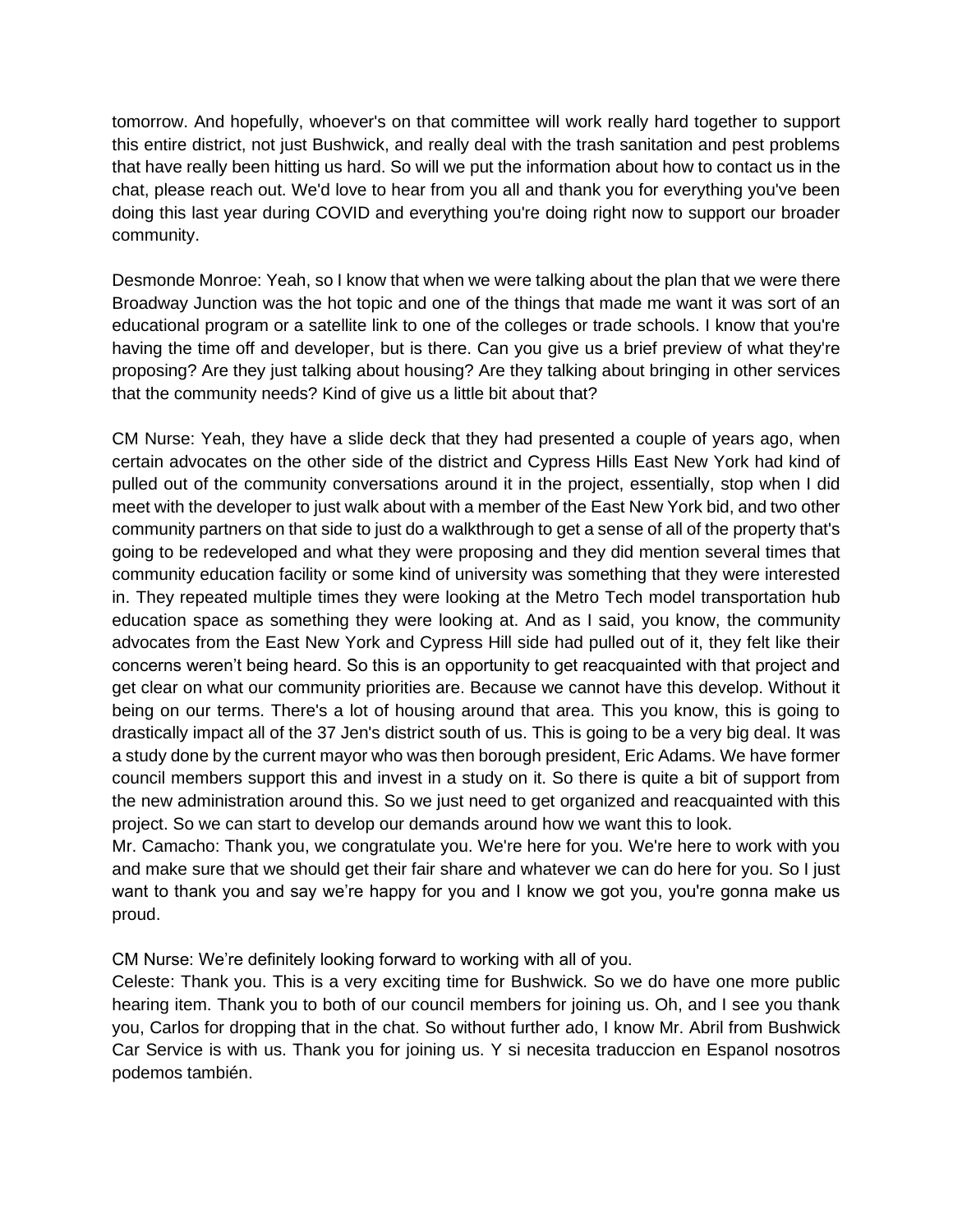So for those that don't speak Spanish, I was just letting him know if he prefers to speak in Spanish. We do have individuals that can translate if he prefers and before we get started with this particular item, I will just say that this went through the committee. The committee has made a recommendation. We'll hear a little bit more about that in reports. I will also add that we forward all of these requests to the 83rd precinct prior to them coming to committee. There was no objection. So there were no issues. But this is really for Mr. Abril to introduce himself to the community. If there are any questions about Bushwick Car Service or any concerns that folks would like to speak on. Now is the time.

1) **Pedro Abril, President, Bushwick Car Service** - requesting a letter of 'No Objection' from CB4 for a Taxi & Limousine Commission (TLC) license renewal.

Mr. Abril introduced himself and shared information about Bushwick Car Service in Spanish.

Celeste: Yeah, well, please excuse me if I miss any parts of this. But the summary of what was just said in Spanish was, you know, he introduced himself, the company, they've been in the community for many years. They had to come to the board for a letter for the Taxi Limousine Commission for requesting a renewal for their license. This is something that they have to do every so often. And so he's just asking for support from the community in order for them to continue to stay in business because it's very difficult to be in business now. With all the changes so if I left out anything, please forgive me. And if there are other board members that can add please feel free. I see Mr. Ceballos.

Felix Ceballos: Yes. What I want to say is, I've known the company car service for a long time ago, I never hear about some negative situation in you know, I'm too close to the car service. I wanted to say that because I knew them for a long time. Celeste: Anyone else questions comments?

Felix: I just told him that he very much that they really needed in this community because as you know the cab service is essential and they go out there and they also put this house on on the spot so we want to make sure that we we take care of them and we show that they do the right thing. Thank you.

Business location: 184 Knickerbocker

Jose: Good evening, everybody. I think the car service for most, almost four years, and they were one of the first ones that was created in the community. And I cannot say how grateful I am for the service that you provide to this community. And I'm so happy to know that you're still alive, especially in this day and age with an over so I'm so happy and grateful for the support. Thank you for all the help that you provide to this community. Thank you. Jose was asked to provide the Spanish translation.

Selina Lebron: Good evening, everyone. Thank you so much. This has been a great meeting and I just wanted to say maybe Sr. Abril shared his phone number for those who were saying that they didn't even know that he didn't know about his car service. But maybe you can share the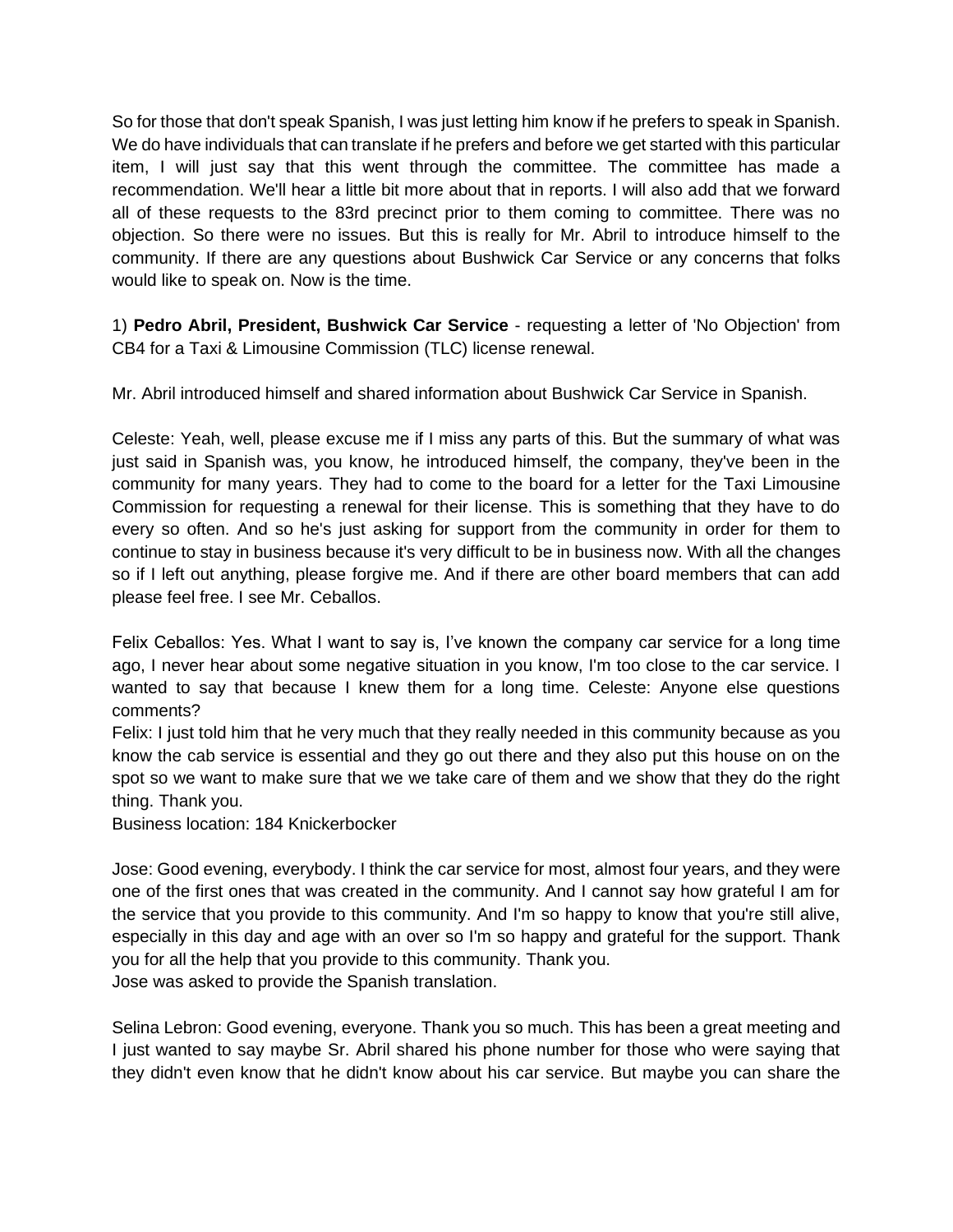phone number so that you know we can continue to keep him in business and share that information in the chat, please.

Celeste: So we're going to close up this portion of the meeting now. Okay. So I just said that if he, you know, needs to go he can absolutely go. If you'd like to wait, we're going to be voting. The board will vote later on in the meeting. That now officially concludes our public hearing and all of our guest speakers I believe so we'll get right into our regular monthly meeting. Thank you everyone for participating. This was really, really great.

## **1) First Roll Call**

Celeste: We will move on now starting with our first agenda item, which is acceptance of the agenda is there or excuse me, I'm going to do our first roll call. We have to make sure we have a quorum forgive me. I know I skipped it. Give me one second.

Board Members in attendance: Jo-Ena Bennett, Joshua Brown, Martha Brown, Rawle Brown, Robert Camacho, Gardea Caphart, Felix Ceballos, Andrew Choi, Daniella Davi, Elvena Davis, Anne Guiney, Jose Guzman, Jared Hicks, Tanesha Honeygan, Barbara Jackson, Kristen Jock, Virgie Jones, Luisa Jose, Andy Marte, Imini Mitchell, Desmonde Monroe, Samy Nemir Olivares, Kyle O'Rourke, Raul Rubio, Barbara Smith Dustin Sonneborn, Jerry Valentin, Carlotta Williams, Frank Zimmerman

Excused: Melissa Carrera, James Fitzgerald, Gladys Puglla, Annette Spellen

Absent: Marcus Alston, Rev. Grace Aytes, Louisa Chan, Carlos Feliciano, Egaudy Gomez, Zulma Novoa, Acire Polight, Vernedeaner Shell, Leo Tineo, Odolph Wright

Thank you. Okay, perfect. Let me yeah. Thank you. 33 board members present. That constitutes quorum.

### 2) **Acceptance of the Agenda as Presented**

Celeste: We'll move on now to our second agenda item which is acceptance of the agenda as presented. Is there a motion from the board?

Barbara Jackson made a motion to accept the agenda as presented. It was seconded by Elvena Davis. All were in favor, so moved.

## **3) Acceptance of the Previous Meeting Minutes**

Andrew Choi made a motion to accept the previous meeting minutes. It was seconded by Mr. Camacho. All were in favor, so moved.

### **4) Chairperson's Report**

Thank you all for coming. I would just like everyone to take a moment of silence for those people that have passed away. In the fire and everything that's going on in this world today. And maybe I mean, if you don't pray, put your head down or whatever it is that you do, because it's been a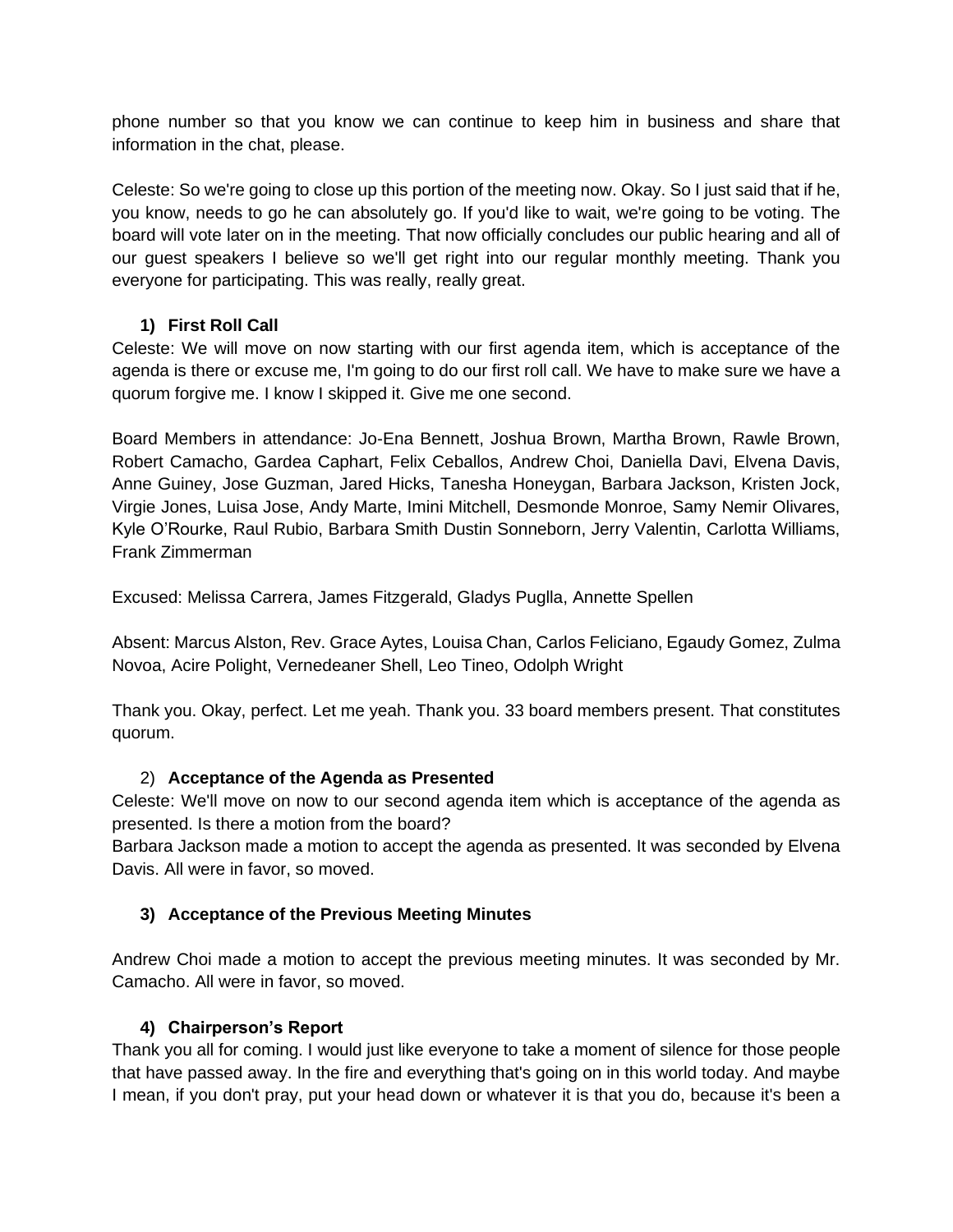rough year. And I just see we had it. It's terrible. We have to make sure that we close the doors in fires. I spoke to him when we had our office meetings that we met with the agency to fight disease and we have to make sure that if people are not getting heat in our community, please call 311 They call the board's office to make sure the space heaters are far away. If you're going to use it X amount of square footage away because the curtain catches on fire. So Elvena, maybe if you can give us a little prayer. All of us are more than satisfied.Thank you.

Elvena Davis: Yes, let's have a moment of silence as we contemplate those who lost during the fire and during the year so far. Thank you.

Mr. Camacho: Thank you for December 20 Monday, I was at CB four e PTCS. December 21. Tuesday 11am to push a community partner meeting on the same day, December 21. Tuesday 6pm the housing land use committee meeting on December 28. Thursday 2pm. The faith community partners zoom as the GIL Morrows January 5 2020 to Wednesday, October the eighth through precinct. I will try to increase it. We have 15 new recruits. I just want to give you a little brief on these recruits. Some of them were correctional officers. One of them worked for ACS, one of them worked in the hospital. One of them worked in the hospital for emotionally disturbed or mentally ill people. So we have a broad range of people in the community that we know that the captain can use if they have situations with an EDP motion disturbed person or if they're having problems with our youth. We have someone that worked for ACS so these are the people that are officers now in eight three, it is kind of crazy that when I went to to the minute I had to do it myself to them, and a lot of the other members of the board introduced themselves that it was shocking that we had people you know that that are working with how you will amend to M with people in a in a system that can if they need they don't have to pull the guns out they can also talk to you know, especially what's going on now. So I was glad to see that the high people services that we really need, especially offices now this family, on January 6 Thursday 4pm. I was in the RS coalition which is the ratio of impact study that was passed. So now they're trying to do all the logistics in regards to the ratio index starting now when they develop. We don't know if they're going to add so I went down to the meeting on January 6 Thursday at five sanitation working group on January 6 at 6pm. The CEC zone, which is the Community Education Council, January 6 Thursday at 6pm. October will not inspect the man scout with NCO on January 2 Friday at 10 met with the red we had a couple of complaints. Thanks to Iris Cruz manager she's been taking care of some of the complaints there and also spoke to Dylan who is one of the owners and hopefully we're getting stuff done. We got some more complaints today. So they're gonna take care of it. Hopefully we have a good thing with them. They are working on the rest we're going to have on my ticket in February we're not too sure. We're gonna invite the main maybe you guys can answer if anybody has any additional complaints and regards Brad is the whole garden which is the new people that had is no longer nights it's automatically put in January 11 at 5pm arts and culture group, January 11 essay day, two days before 6pm committee chairpersons meeting we met with all the chairpersons we indicated you know what's going on in regards to recommendations we can show that they quorums so we had a good meeting with them on January lemon on Tuesday at the same time, I had testified for the assists and desist hearing. The cease and desist hearing was what they wanted to make it law where they keep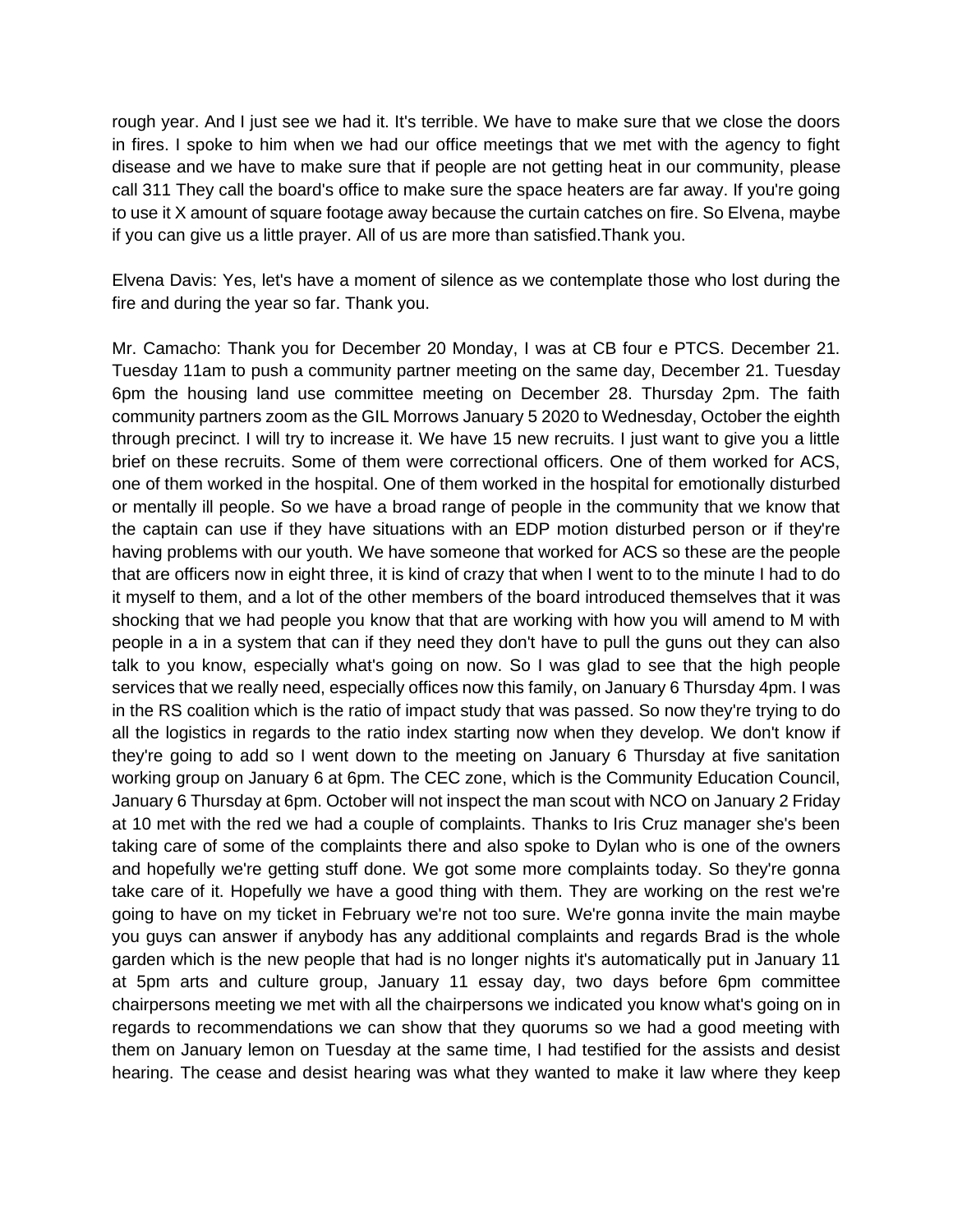sending those papers to your house and if your house sells and they keep putting all those papers in the mail. They want to make sure a lot of real estate and a lot of people are fighting for that.

They have a clergy meeting, which I go around and see the full board meeting and that's the end of my report. Wait, I have some other stuff and Celeste sent a note somewhere. Okay. Application renewals for the board members. Okay, that's right. You go see I got three. Don't forget to put in your application, the board members that's supposed to put in. I think it is the beginning of February. Sometimes they're worried so you gotta put it in started now. Also, we had an audit of the board. We did pretty good. We got cited for no public hearing. When we did have a public hearing. We always have public hearings. We were one of the first boards to do the zoom. It was from 2019 to 2020. We got cited for no cable casting, which we did have a no live stream which we didn't know we had to pay 10 grand or 15 grand and they would have given us the money we would have done the live stream YouTube page. If and then I put him CMS gave it to me parentheses compared to how much staff money other people get. You know, maybe we will. We really would have done more but we did what we had. If anybody wants a copy of it. So you can call the Board Office unless we give you a copy. We also sent a letter of rebuttal and we sent copies of what they cited us for that. We obviously know city agencies don't want to work. They just want to just take the paper. One doesn't want to go the extra mile and look at the pages that we set but we did send them that and we said the morning information that it's on there. So we I don't know waiting to hear back no know what's going on in regards to that. But so let's have a listen. And that I think that is it. Right?

Celeste: Yes. And just to elaborate this was for all of the city. All community boards. It wasn't just Brooklyn. It wasn't just our board. But all of the community boards were audited regarding their public meetings throughout the pandemic because there were concerns that some boards were potentially not holding meetings or they weren't consistently holding meetings. And as per the city charter, all boards are required with very specific criteria to host both public hearings and regular monthly meetings. So there were a series of questions that we had to go through. But we can absolutely make that information available. There were some things that we do have to improve on. So we will be working on that and all of our responses will be recorded in the form of a report that the comptroller's office will be putting out. Also I just wanted to note the office is open.

Mr. Camacho: We had we because I know that a lot of calls from a lot of people that the office is open. What happened was one one had gotten sick. So everybody had to go back to Zoom. They got on Zoom and then now people got tested. So now we're back in the office. Everyone's back in the office. So if we get anything like that we already know he gave us the guidelines and what we have to do. So if anybody has any problems and concerns please give me a call. Any board member or anyone will make sure that everybody I know has five people call me in regards to the telephone that went into voicemail. They were trying to log on to the voice in the computer. So everything came on and I called back and everything was done. The call centers must have a problem with the phone and everything was taken care of. So if there's any problem please give me a call. Let me know ahead of time, how far I have to go with it to the office or to the office but we want to make sure that we serve everyone thank you.

Jo-Ena: I got a phone call at the exact time to call. Please. Excuse me. I just wanted clarification about Mr. Camacho's last announcement about the board renewal applications and if I'm not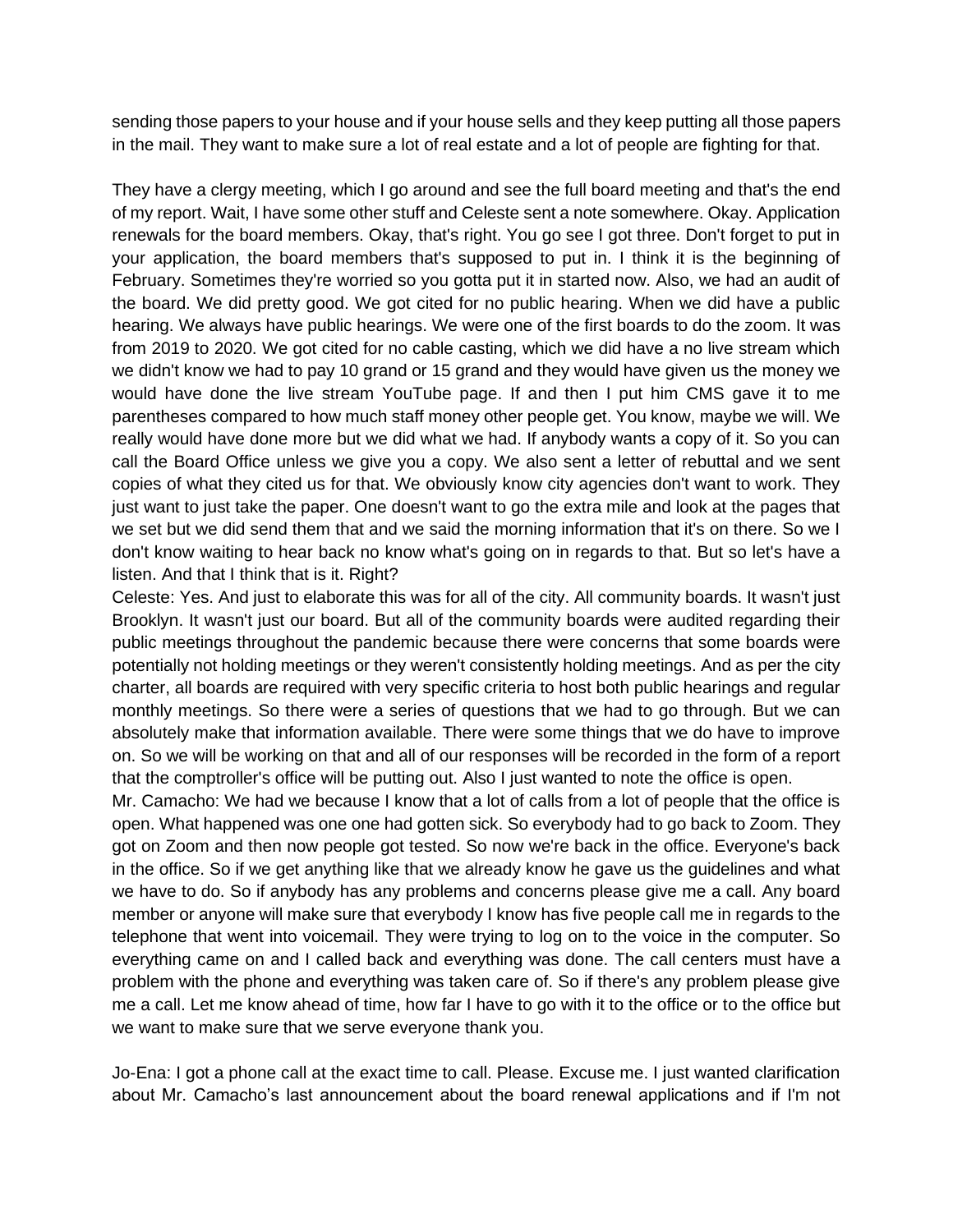mistaken, Mr. Camacho, our borough president, said that those applications that we submitted by the deadline–they're invalid now. And so he's going to be uploading new applications. So to my understanding, the February 18 deadline is out. Am I correct?

Celeste: So there may be a new deadline, they're gonna send us an email. This was really just to make sure that the folks that know they have to renew are keeping track of the notices that go out we know gets really busy. We just want to make sure that anything that comes to you that you're submitting the renewal application on time, we don't want any issues with when applications are submitted or anything like that, but we'll absolutely have reminders coming from the board's office. This was just a public reminder to keep an eye out.

Mr. Camacho: Yeah, just to make sure they sent that out. Don't wait until the last minute and then turn around and then identify more. Let's make sure we all put it in ahead of time and that was the clarification I was talking to yes with a share. Because the application had Eric Adams designing she said, Oh, it's still valid, but not the application. So now told me to get valid. Yes, my understanding. So I just want to make sure everybody understands that. No, we're not in. So thank you very much.

Mr. Camacho: Thank you. Yes, thank you. All right. That is my report. Celeste: Any questions for Mr. Camacho going once, going twice. Hearing none, we will move on now to the introduction of our elected official representatives. This is name and contact information only. I'm going to say the name of the representative if you can just provide us your contact info please at this time. I'll start with I see we still have our council members with us if you just want to share your info one more time. Thank you for staying on. I'll start with Council Member Nurse if you're still there, Sandy.

### Council Member Sandy Nurse

Yes, I'm here. So again, just to mention we don't have physical phones but we do have a phone line and we have full stop. So the response, it's 718-642-8664 and you can reach us at district 30 seven@council.nyc.gov And I'll repeat that in the chat.

Celeste: Thank you, Councilmember Gutierrez if you're still there, Jen. All right. We will circle back.

### Malcolm McDaniel, Mayor's Community Affairs Unit

Good evening, everyone. My contact is in the chat already. But if you don't have it, my cell phone is 347-669-6683. The Office line is 212-676-3033 and my email is [MMcDaniel@cityhall.nyc.gov.](mailto:MMcDaniel@cityhall.nyc.gov) If you have an issue that you feel is not getting resolved that you want us to look into, please reach out to me and I'll definitely get back to you.

### Carlos Calzadilla, State Senator Julia Salazar

Hi, everyone. I'm Carlos. I'm the Director of Human Relations for the Senator. Our office donor algebra in the chat it's a 718-573-1726 Also, I'm your plate person for all things Bushwick and all things NYCHA so, please Utila reached out to me on my personal number and email which I will drop in the chat. And one quick thing I wanted to say is that if you are part of a nonprofit, a CBO until the end of the month, we're accepting budget request letters, so please feel free to reach out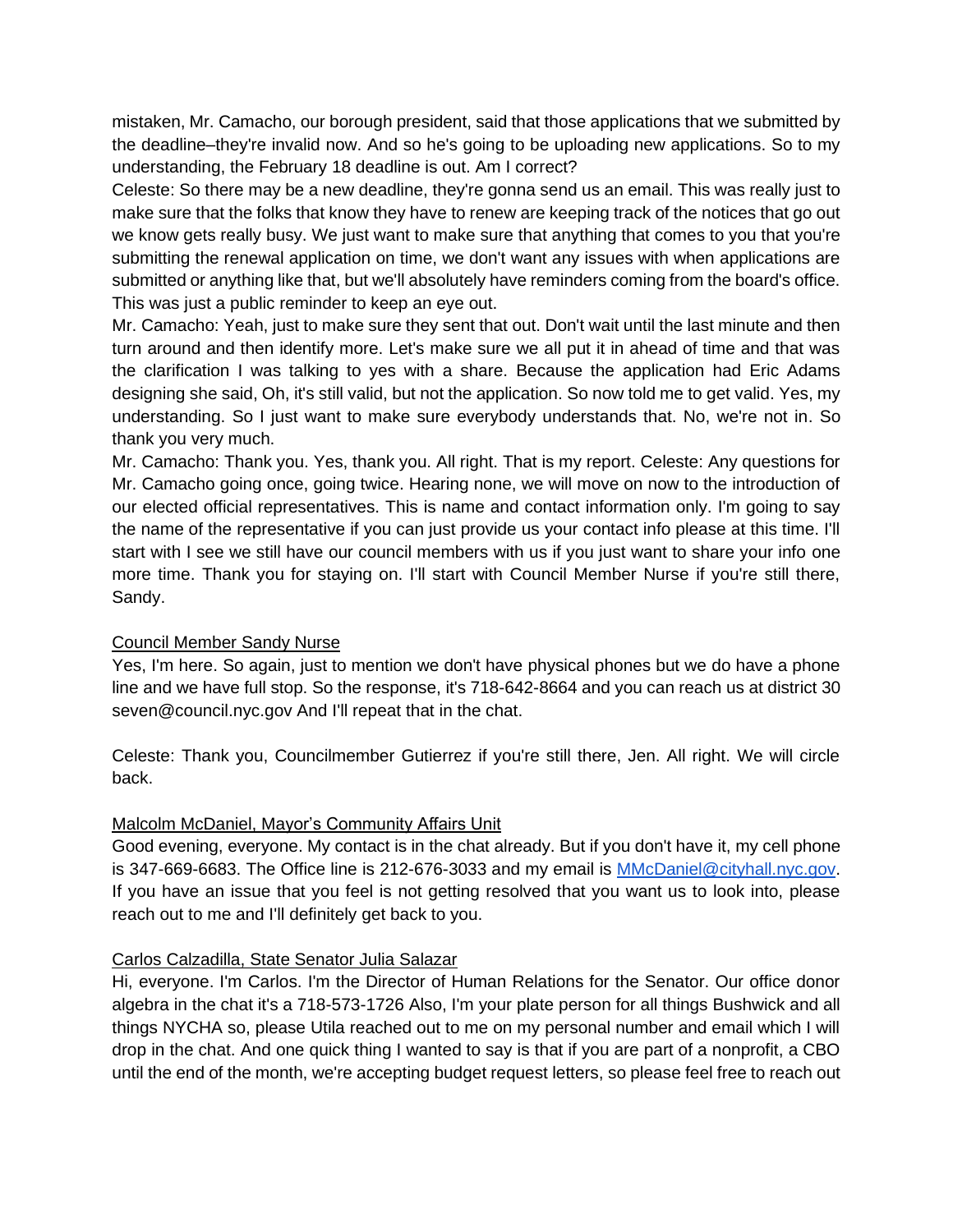and make sure that everyone has the chance to get some funding from the state. And, yes, just feel free to reach out to me with anything you need. You got me.

Desmonde Monroe: So, you mentioned all things NYCHA. NYCHA has a lot of problems. What does that mean?

Celeste: So I just want to put a note here. It is 7:53pm. And that could be a town hall. So I'm going to respectfully ask the board if we can just put a pin in that and we will circle back with the senator's office and we will figure something out. And I will also say this RAD has been invited to present at our February meeting during the public hearing. So if that will suffice. We can always have this conversation then. Good. Okay.

Desmonde: We'll get them next month. So be ready. Celeste: So I saw you close yeah, yeah, we could feel it. We could feel it. So Okay. Thank you. Desmonde: Thank you.

### Evette Lopez, Assemblymember Maritza Davila

Hi, good evening, everyone. I hope that everyone is off to a great start to the new year. I know it's been a while. I was off for about a month. I was sick, and I took some time off. So I'm glad to be back and see you guys. But my name is Evette Lopez. I'm the Communications Director for Assemblywoman Maritza Davila. We are located at 249 Wilson Avenue here in Brooklyn. And our contact number is 718-443-1205. And I will also enter that in the chat. Thank you.

## Pamela Fernandez, Assemblymember Erik Dilan

Hi, good evening, everyone. I'm here representing Assemblymember Erik Dilan as the constituent liaison there. We are located at 366. Cornelia Street, and our phone number is 718-386-4576. Thank you.

Celeste: Thank you. And I saw Evelyn earlier. Evelyn, are you still there? Mr. Camacho: Well, I think she had another meeting. Celeste: Okay. All right. If I missed you, it is not intentional. Please just drop us a message in the chat and there will be an opportunity to speak again later. So we'll move on. Next we have our community based organizations and agencies. I'm going to name the organization if someone is still there, please just name and contact info only.

## Ariella Riapos, North Brooklyn Coalition Against Family Violence

Folks my phone number is 314-635-0413 and I'll put my email in the chat. We have services for survivors of domestic violence and sexual assault.

### Brittni Zotos, Bushwick Food Coop

Hi, my name is Brittni and we mostly email. We're at [board@bushwickfoodcoop.org.](mailto:board@bushwickfoodcoop.org) We also have voicemail at 347-450-1087.

## Selina Lebron, New York Psychotherapy Counseling Center

Yes, hi everyone. It's Selina Lebron. My direct contact info is 718-704-3622 and our address is 102 Pilling Street on the corner of Evergreen. We are continuing to provide mental health services and counseling services to children and families. Thank you.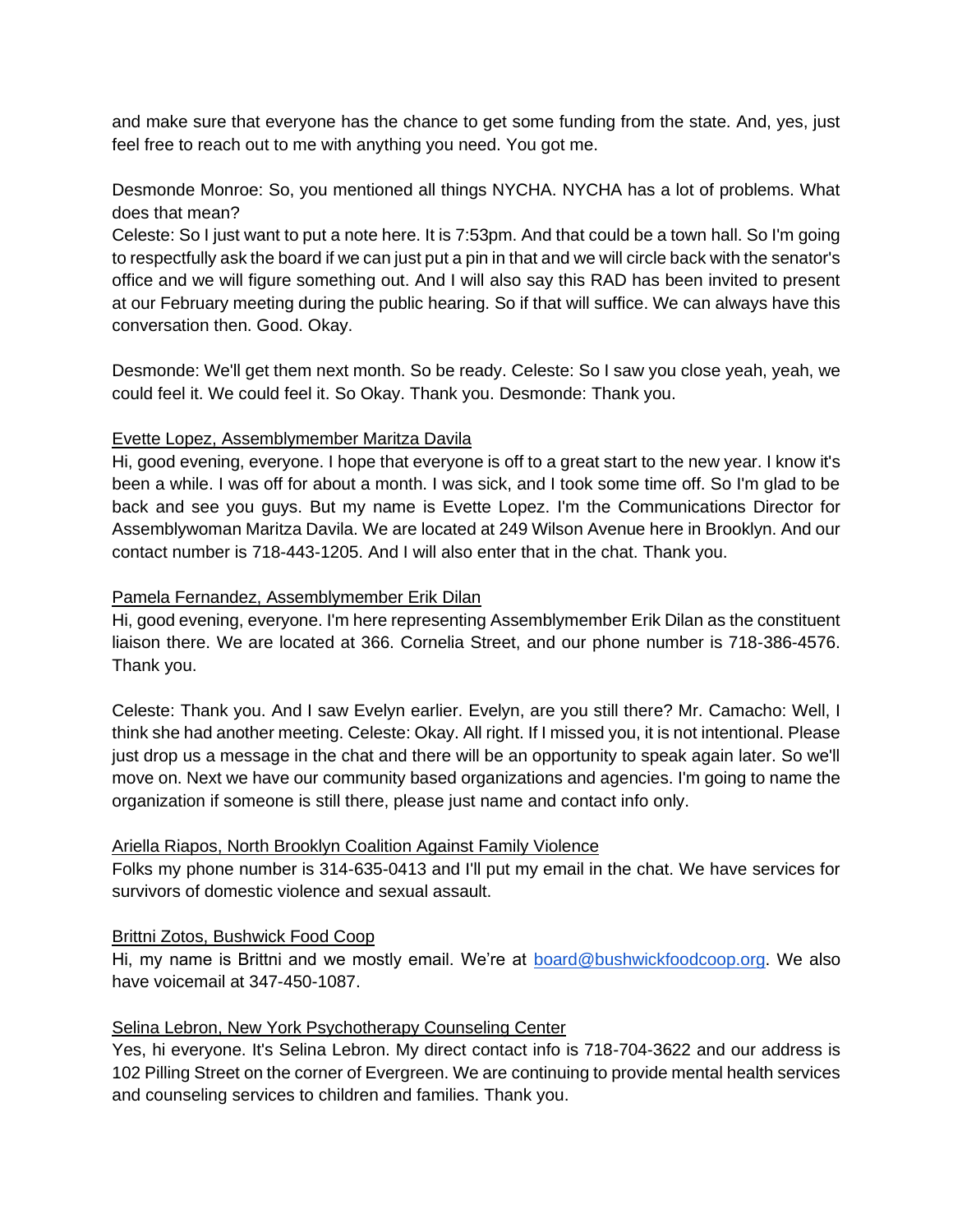### Mr. Boniface Wewe, Brooklyn Public Library Washington Irving

Yes, I Okay. Good evening, everybody. We are located at 360 Irving Avenue and our phone number is 716288378.

### Noel Allain, The Bushwick Starr

Hi, again, everyone. Noel Allain from the Bushwick Starr Theater. You can email me at [noel@thebushwickstarr.org](mailto:noel@thebushwickstarr.org) and my cell if you want to reach out is 917-620-8546.

Mr. Camacho: Noel, you got to smile man, you can't be so sad when you in the meeting can make you sound like I owe you money but smile, you know, I'm gonna do what we're gonna how was it? What was it? We don't know our theme for this year is– Celeste: make life easy Mr. Camacho: to make life easy.

Perfect. Alright, so if I believe that's all of our CBOs if I've missed you again, it's unintentional, but we'll move on with our agencies now.

### Julia Foster, NYC Department of Education Adult education. 97183845028

### Frank Fontana, DOB

Good evening, everyone. Take some time from the prominent buildings. community. So my email is frfontana@buildings.nyc.gov. Number sibling 84203591 Damaris is going to be your liaison. I'm just filling in for tonight. She couldn't be here and her email is the official dfalero@buildings.nyc.gov. I also shared two links there as well pertaining to property owners so do have questions feel free to email us. Thank you.

### 83 Precinct Commanding Officer - Captain Abraham Sanabria

Hello, how are you? Happy New Year everyone. Just wanted a few numbers to give you. We were down for the year 2%. Last year, we called that a win. We had a lot of index crimes throughout the year. But you know, Bushwick is a very busy place. We had over 1600 index crimes. But we were down and we continue to go down so far this year. We're actually down 31%. So far. We hope to continue that trend. And you know, like Mr. Camacho said we had 15 new recruits that are going to be here to help out. Right now. They're in a three month training where they're kind of they're rotating from from platoon to platoon so that they could get the feel of every aspect whether it's Midnight's they toured before twelves but we welcome them they they come from different backgrounds, different cultures, and we welcome them and they're definitely gonna be an asset to the pusher community. Looking at property crimes once again car break ins, package stuff. Just make sure that your vehicles are blocked and there's nothing visible to anyone as they walk by. Also for packages we also have the problem you know, FedEx ups, like I say anything bad about them, but they just usually just throw it on your on your steps and then walk away, not caring about, you know hiding them or anything. They made their delivery however, we have people that roam the streets of Bushwick and steal packages. So if you can just find someone to receive the package of local business, whatever the case is, so that we don't have to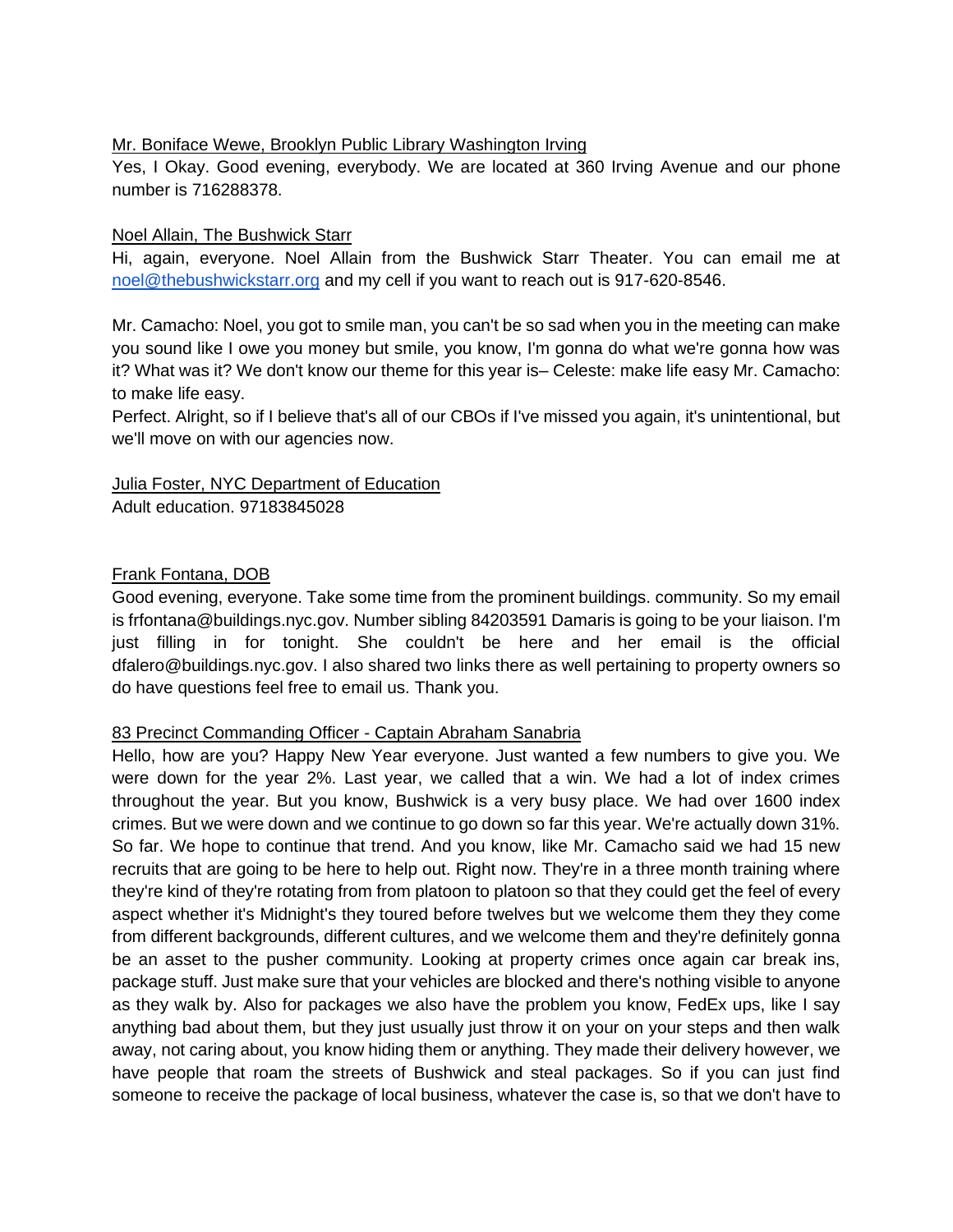so that you don't have to have the stress of recording it and and you know, it's it's, you know, it's very stressful. I know that I had my own packages stolen from my front door. So just want to make sure that everyone understands that, I think with regards to grand larceny autos for some reason we continue to have people you know, you're not thinking you just buy the car I'm gonna run into the store real quick. But they're leaving their cars on and keys in the ignition and when they come out two minutes later the car is gone. We had three incidents in one day last week. We're trying to get it out there with education that you know, be mindful, turn the car off, run in, come back out and we wouldn't have that situation. Once again emergencies call us 911 But if there's not an emergency knows, you always have a 311 to call or you can call the precinct at five seven for 1605 and of course anything that you know you want to talk about more you can reach out to Celeste or Mr. Camacho and they email me and I respond back to them and I have my the right people doing the job whether it be NCOs or community affairs or in the sectors. We usually go out there and take care of it. But thank you for all that you do. We're here for you. And I appreciate you.

Thank you, Captain. Anybody got any questions, issues, or concerns. Please don't hesitate. And if you don't want to yell anything out, just please call the community board's office number: 718628400. Give us a complaint and we'll go directly. We know we don't know who's on these things. And we don't want to make sure everybody stays safe. We don't want another Maria Hernandez tragedy. So please, whatever. If it's personal, you know, cases or something. Let us be the bad guys. Thank you. Thank you, Captain.

Celeste: Thank you and I just like to quickly note, we were recently contacted by someone that was concerned this isn't the first time we've heard these concerns about the E bikes and the bicycles and the mopeds and everything riding on the sidewalks potentially running you over. We know it's a very serious situation. We pass along that info to the captain we're going to be not only speaking to him, but the Department of Transportation to see what we can do together to get some information education out there to the community. But also make sure that enforcement is watching and keeping folks safe. So thank you to the person who alerted us to what's going on on Broadway. You know, we know that Broadway split between two precincts we notified both the eight one and the three. And we'll be working closely with the 83. So thank you, Captain, for your response and for everything you do. Captain Sanabria: Thank you.

Celeste: All right. So if there are no other questions, comments that will conclude this part of the meeting and we'll move on now to the district manager's report.

## **5) District Manager's Report**

Celeste: That is my report. And I will keep it very brief this evening, wishing everyone a Happy New Year. I hope you all were able to take some time to reflect this past Monday on Martin Luther King, Jr. and his legacy. We know that there are a lot of things happening in the world these days. But absolutely community is so important. And we will continue to be here. The community board, the community boards office, so please let us know if you have any concerns about things that are going on. It's a very exciting time we have new representation, all levels of government. So we look forward to working with everyone. And I'm not going to go into detail about my meetings.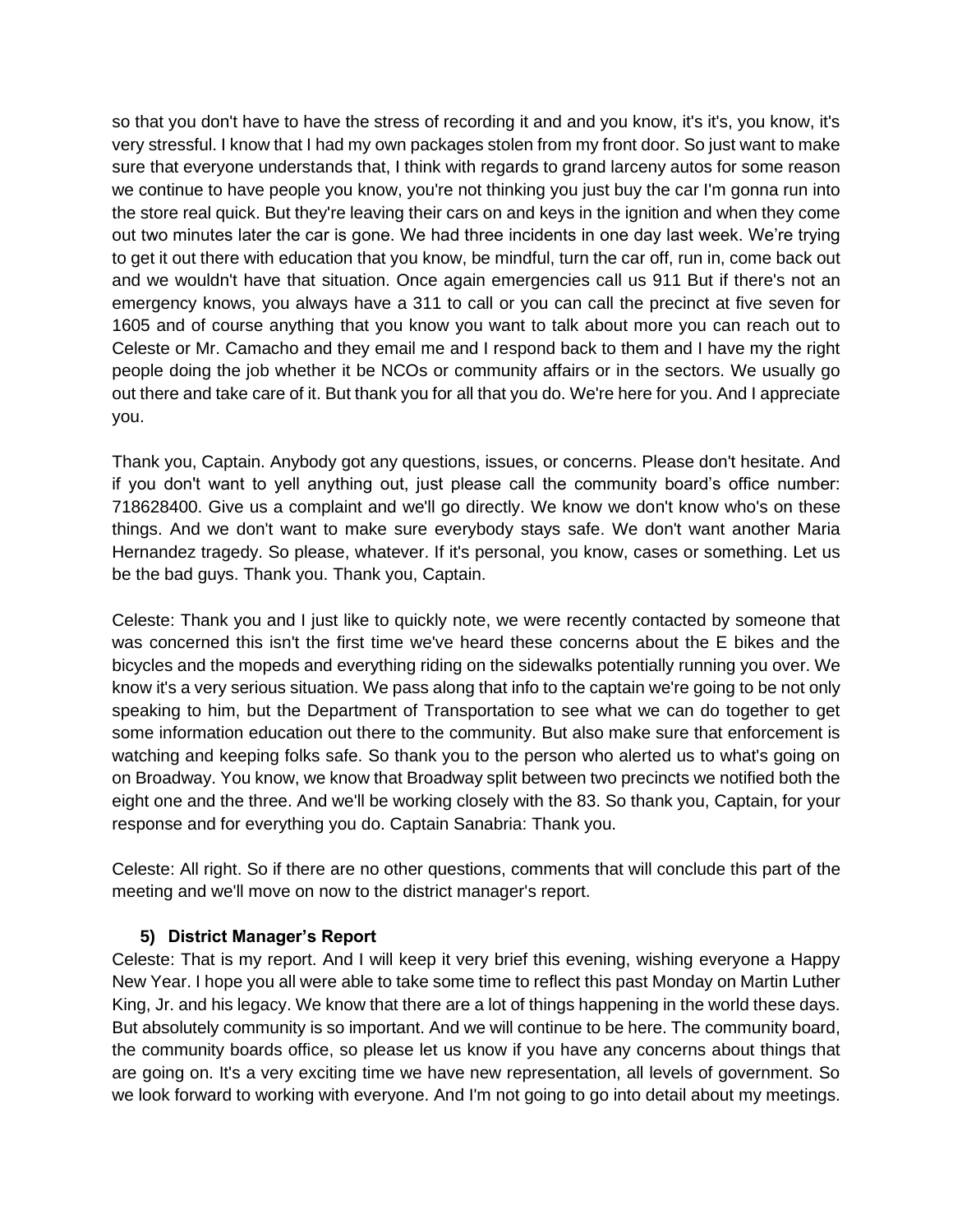You're welcome. So I'll keep it. I'll leave it there. One quick announcement so RiseBoro reached out to us. Thank you Maria, letting us know they have a community advisory board. So if anyone is interested in joining their community advisory board, we can absolutely pass along the information. Please let me know. Send us a you know, call us, drop something in the chat. We'll follow up tomorrow. All right. Any questions for the office? We're all there. I want to say thank you to Kim and Sharon. Everyone, please keep Sharon in mind. She has been feeling a little bit unwell, but hopefully she'll be back on Monday. Other than that, I think that covers everything. Okay, no comments. We'll go right into our committee reports starting with I know we have Ms. Jackson. Barbara if you want to go first.

## **6) Committee Reports**

*Environmental Protection/Transportation/Sanitation + Parks and Recreation - Barbara Jackson* Celeste: Would you like for me to just provide a few like a brief overview on your behalf? Ms. Jackson: Yeah, okay. Sure, of course. So the other two items in addition to the Bushwick Car Service request, there was one presentation from the Evergreen Cemetery. They were recently designated, I believe, a level two arboretum which is very exciting. We often talk about our lack of open space in Bushwick. But folks, maybe it's non-traditional, but we don't really think about our open spaces, but we have so many different types of trees in the cemetery, that they're they're recognized they believe on a national level, so they wanted to share a little bit of information with the community board about that designation, as well as encourage everyone to participate in their programming that they have throughout the year. I know in the past, they've held stargazing events, they do walking tours, so they really try to, you know, reach out and keep us posted about what's going on. They have a newsletter if anyone is interested in joining, and you can read the report for more information. And then the final item wasn't a formal agenda item. Although it's very exciting news. We are working with a former council member and Deputy borough president Diana Reyna, on a study of sanitation issues in Bushwick. So they'll likely be a little bit of history. And just to give some context to this, the Community Board Office has been supporting a working group for sanitation issues since July of 2020. The group includes partners such as Clean Bushwick initiative, RiseBoro, our elected official representative sanitation, the Maria Hernandez dog run pack, you know, Tony's pizza. So a lot of different stakeholders have participated over the years and we continue to encourage folks to get more involved if they would like to work and strategize around sanitation issues. So hopefully we'll be summarizing all of those great things in that report. And we'll be preparing recommendations, you know, both for our elected officials and for the community, right, because it really, you know, we can always ask sanitation to do this. We can ask our elected officials about policy, but all of that work really starts in the community and how we're exploring the things that we're doing. From cleanups to different types of practices and really highlighting how Bushwick you know, tries to combat the ongoing waste and sanitation issues that are here. So it's really exciting. There are some strategies that will be coming up and there'll be a survey coming out soon, but that will be in partnership with Diana as a consultant, and we will keep everyone posted as to how you can get more involved. And if you would like more information as always, you can reach out to the board's office, myself, Kim Sharon, Mr. Camacho. Miss Jackson. We're happy to give you some more information. And I believe that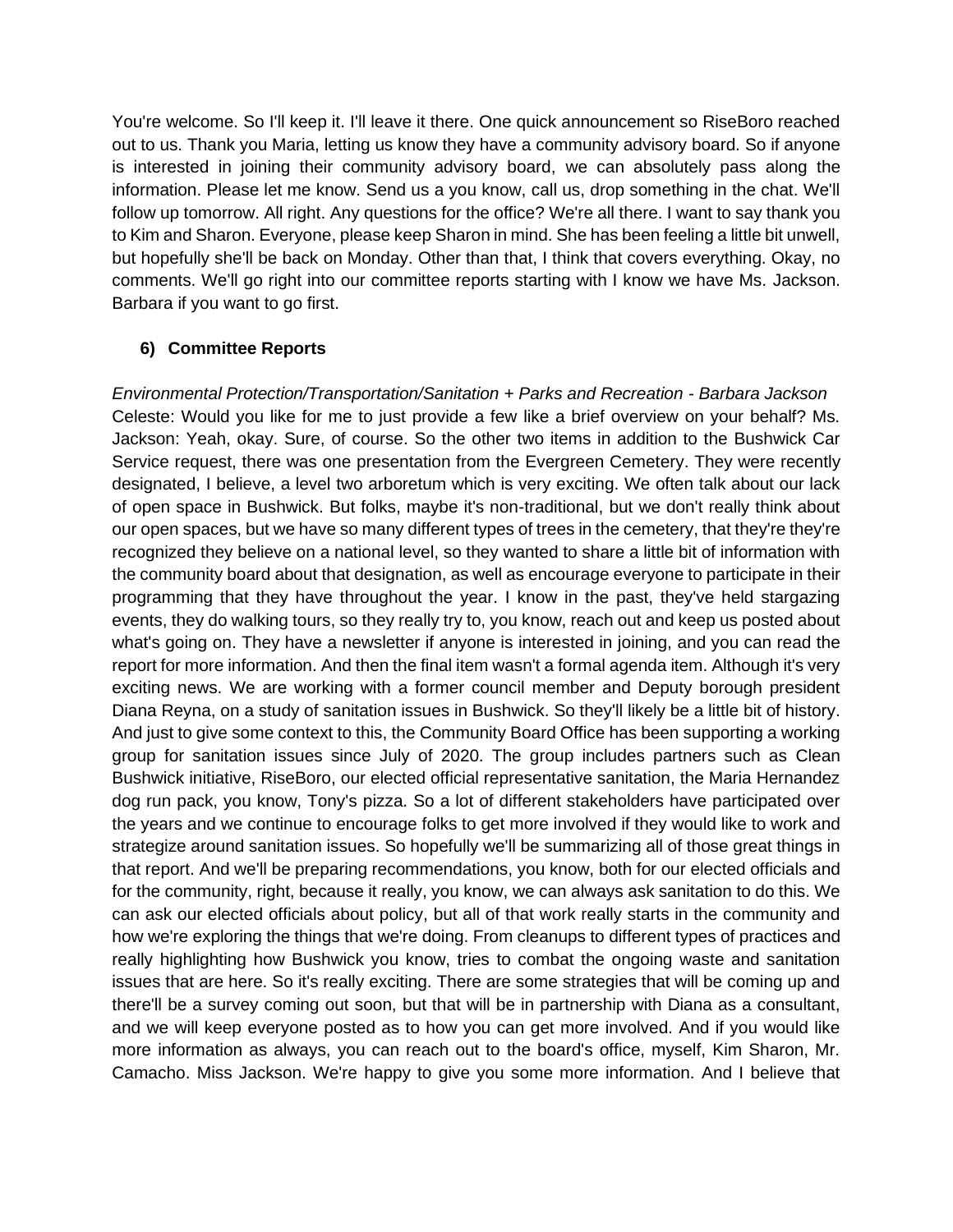concludes that committee's report. Did I miss anything, Kim? Okay, perfect. Any questions? Going once, going twice. All right. And I believe you to do a great job before. Thank you Selina.

Celeste: Thank you. All right, and I believe housing and land use is next.

### Housing and Land Use - Anne Guiney

Absolutely. Thank you, Celeste. Thanks, everybody. So good to see everyone. Our meeting was on December 21. We moved it early a week just for the holidays. And it was really a presentation about their wrangled senior residences, which recently broke ground. Many of the longtime members of the community board will remember the vote over the Rheingau rezoning which was a contentious vote and I think a lot of people have a lot of Yeah, so really burnt by what ended up happening that the rankled senior residences are one of the good things that came out of that probably the best thing that came out of it. It's a senior building developed by Lose Sures Southside United and Churches United for Fair Housing. It has 94 units. There will be 54 Studios and 39 one bedrooms. 28 of those units will be reserved for the formerly homeless and then the main, the other 66 will be for seniors. It's got some really nice energy efficiency features in it. So the presentation was made by Alex Spatz from Southside United and then Sarah Bayer from Magnusson Architecture, who was one of the architects. Really, I mean, we're delighted that this is actually happening because it took so long. It was what, how many years ago was it's less than I remember. I mean, so many years ago, like we actually, I think a lot of people thought this was never actually gonna happen. It is happening that broke ground, it's gonna happen. I believe it's a sort of two year build out and renting process.

Project for so many reasons. It asks them to commit to very robust local outreach when the project is done when it's ready to rent, to make sure that we have seniors from Bushwick who are filling every single one of that 50% set aside like that. We want our folks in there. We want to keep our people in the community that they love and have spent their life in. So that was really it. It was just a presentation. There were a few other things it was really just we talked about. Celeste has been looking into the open space at the angle of development across the street from this. It was supposed to be open space open to the community but it has not been so there's been a lot of back and forth with partners to the planning this pushing against the calibers Celeste. Maybe you have an update on that or not yet, maybe next month?

Celeste: So just a point of clarification. We were actually asked by our I don't know if she's still our liaison because I think that there have been some changes at city planning. But Alexandra Paty Diaz has been our liaison for the past year or so, perhaps longer and she asked me if we'd heard anything about the space if the space was open because they were internally looking to follow up on some of the agreements that were made during that process. I let her know To my knowledge unless they had just opened it you know, when we were having the conversation that nothing had changed. So I mean, it's not open. It hasn't been open. But I know that city planning was looking into it. I haven't heard since then. Although I will. I will try to follow up just to get clarity on who our liaison is. If there's been a change, and then see if there are any updates as it relates to that.

Anne: Thank you so much. Because I do think I mean, it's very timely in terms of the Rheingold senior residences. There were promises made to the community, some of those were broken. We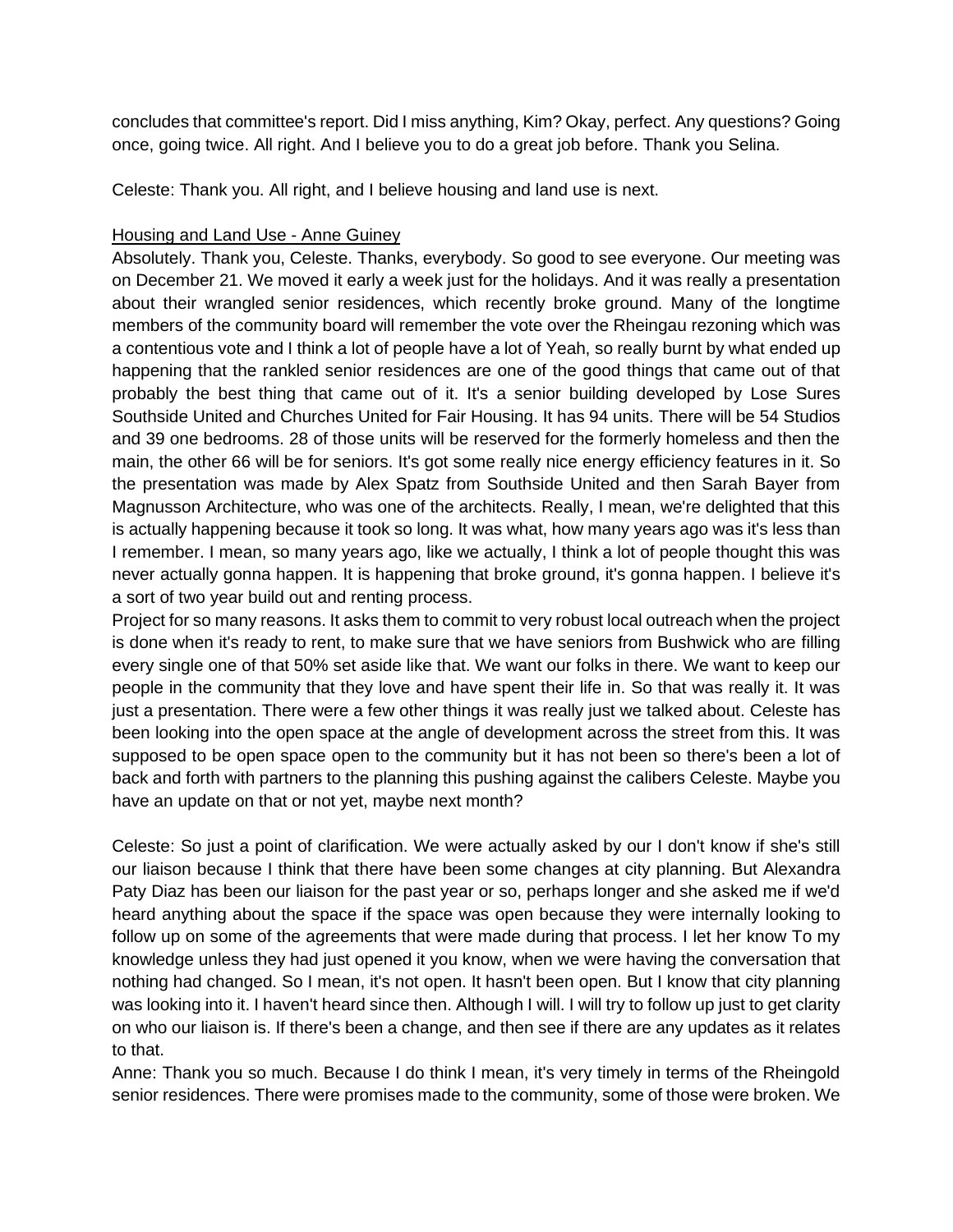need to make sure that every other promise that was made to this community, they have to honor it, and we need to hold them accountable. And I think you know, it's on us to do that sadly, like they should be standing up and doing it but it's on us to do it. Finally, the last thing we talked about was 1325. Broadway. Ms. Hicks, who is a member of the community is sort of informally the liaison Excuse me. This is a project that is on the old garden by Ms. Avellar Hansely, many of you knew and loved her. It is as of right. It looks like all of the legal pushback against this project has come to the end of the road. So this is something that we are going to reach out to our elected to Sandy to Jen to our at the city level is probably the most appropriate to just get our heads together to talk about this and figure it out. So we want to support that community. And there was no big development in that we're just a project that we're going to be following for a long time. And so we'll probably be hearing about it and that is it. So our next meeting is next Tuesday the 25th. We welcome every single person here to join us please do and yeah, that's it. Thank you and any questions about housing and land use.

Mr. Camacho: Alright, just wanted. I just wanted a demand channel that yes, at the ribbon cutting ceremony. I did tell them that yes, Los Sures is in Williamsburg, but the building is in Bushwick. So please, let's make sure our seniors get their fair share. We don't mind sharing the love but we want some of those apartments that we really have to do really and we asked him at that meeting and he committed to it. Very strong outreach. Get our folks in there. It matters. It really does. Yeah,especially when you're at that age that you want to be comfortable, have something new and relaxed and nothing all that you know you got to put money into something that senior to just relax and do what they have to do for the rest of their life. So that is a wonderful thing. Perfect, and just manage. Thank you both. And one quick housing related update. We did get a notice in the mail regarding 10 Monte of street so which is right in that area, the housing lottery application or for a waiting list, specifically our open. This building is 60% ami. So I quickly skimmed the eligibility criteria and so I don't have the income, bit like brackets off off the top of my head but 60% Yeah, so I know that the rents though were like 900 like 900 and change for a studio you know, probably similar for one bedroom, you know going and then they have different amounts available. So please take a look online NYC housing connect it's run through HPDs website the waiting list is looking like it's reopening. They may have units becoming available. So let's talk so my question is very good. So my question is, so if you did apply, and you some focus on how would you know if you got it or you didn't get it or how wild is the procedures in Rica, because you can fill papers out everywhere you want, you know, we need to make sure that that the people that do apply get because I know someone that applied through Latos and he applied to it for over two years. And he still got called. He said that forget it he still had plenty to get this apartment. So I don't know how what where's the court off where you know, so I'm sure it varies, but we would have to follow up on a case by case basis you know, I can't speak to that, you know, particular situation but you know, I know as it relates to the applications themselves, once you submit, if you are selected, they will notify you. So if you're not selected, you're not going to receive any follow up. But that being said, I you know, I would have to ask to figure out from the time they're contacting you and through the rest of the process to see what's going on. We would have to ask just the person that I said put it free. Yes, he was because he showed me that he got selected. He gave in all the paperwork. But it's been two years since he got it so how is that?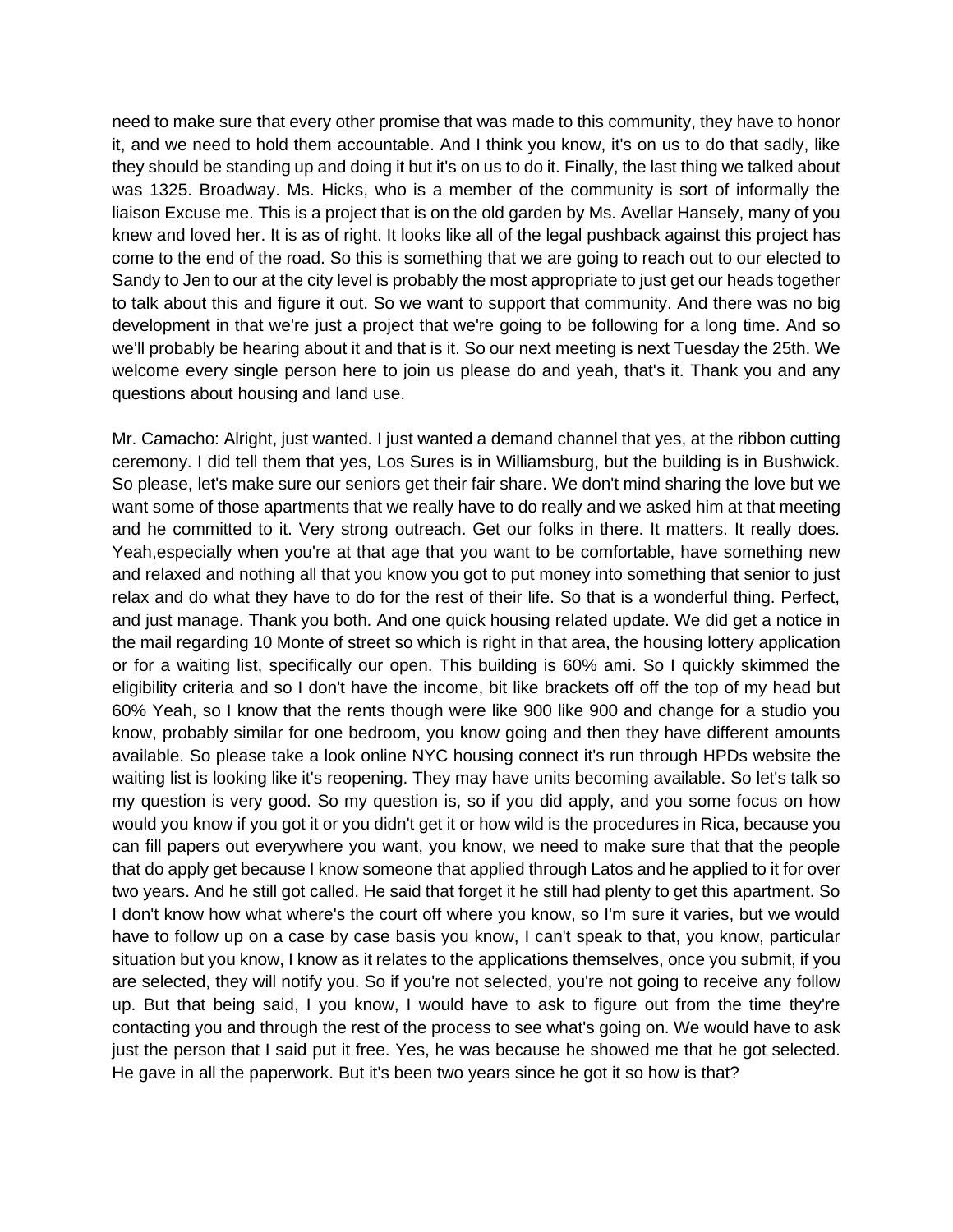Anne: Yeah, we would have to ask so but in much Oh, it sounds like we should follow up on that specific case. But it also might be worth reaching out to HPD and asking them to give us a little mini workshop on the application process. What people need to know how to make a better application. Because everyone says there's a court case and it's not gonna last forever. But right now there's a 50% set aside for people who qualify and who live in the district. And I think in a lot of the projects when it's 130 Ami, that's like practically market rate housing, it's over mercury. It's useless. But something at the 60% level, like a lot more people are going to fall into that or the senior housing like that really matters. So we should try to educate ourselves and share information about the best way to increase your chances in the housing lottery. Perfect someone Yeah, we took a note.

Samy: I was gonna say that they have a website. I think it's called Housing Connect NYC that's pretty proficient in helping you stay up to date with all of the lotteries that you've applied to. And I know what happened to the person that you gave an example of. It is very common that you will go through the process you'll get selected, you'll turn in the paperwork and you'll hear and hear nothing. But if you go to the housing Connect website, they have different tabs that show you like where you are in the process. And sometimes you don't get like you're supposed to get emails or whatever type of alerts you have set up. That tells you like where you're moving along, but sometimes you're just like on a waitlist. I think, in my personal opinion, it is like some type of scam that goes on where they just purposely try to keep a particular income level who may qualify for the housing but they don't necessarily want that demographic maybe. And I'd say they just keep them in limbo and keep them on that waitlist even though they clearly were selected and they qualify. But I will also go on to say what were in pointed out you have to contact HPD or whatever housing because I know is another one it's HPD and there's another one that like is over overseas like the housing lotteries, but you got to like make a complaint to them to get the ball moving. But a lot of people don't even know that they're just literally stuck in limbo. But if you have an account with housing Connect, you can see your process and the only way that you're going to get moving in the process is you got to constantly call HPD it's a it's a rat race, but you got to constantly call HPD catch the call issue to make those complaints and that's typically how it works.

Thank you, Malcolm said, Googling that you want to have that gov and looked up approved. housing counseling agencies, agencies like NHS Neighborhood Services, impact, there's a lot of them. They have little workshops where they sit you down on how to actually fill out the application appropriately. But just like what everybody was saying. There seems to be a loophole. I know that sometimes, I believe to counsel people as opposed to being supposed to be able to audit them and to see how many people in committees actually got in departments and stuff like that. I believe ACB or ACR has the list. So maybe reach out to counsel people to see if they can do a more effective job. Again, like reaching out to the housing. Counseling Services. Is a good, good, thank you. Well, we'll make sure that we'll speak for two hours and make sure we get the lesson we can find out the people that do and make sure that the people from Bushwick do, because there's too much finagling going on. So we want to make sure that we can get on. Thank you.

Celeste: We will move along. I just want to quickly thank and note that there's the link for HPDs Housing Connect in the chat. Thank you, Gardea, one of our board members. With that being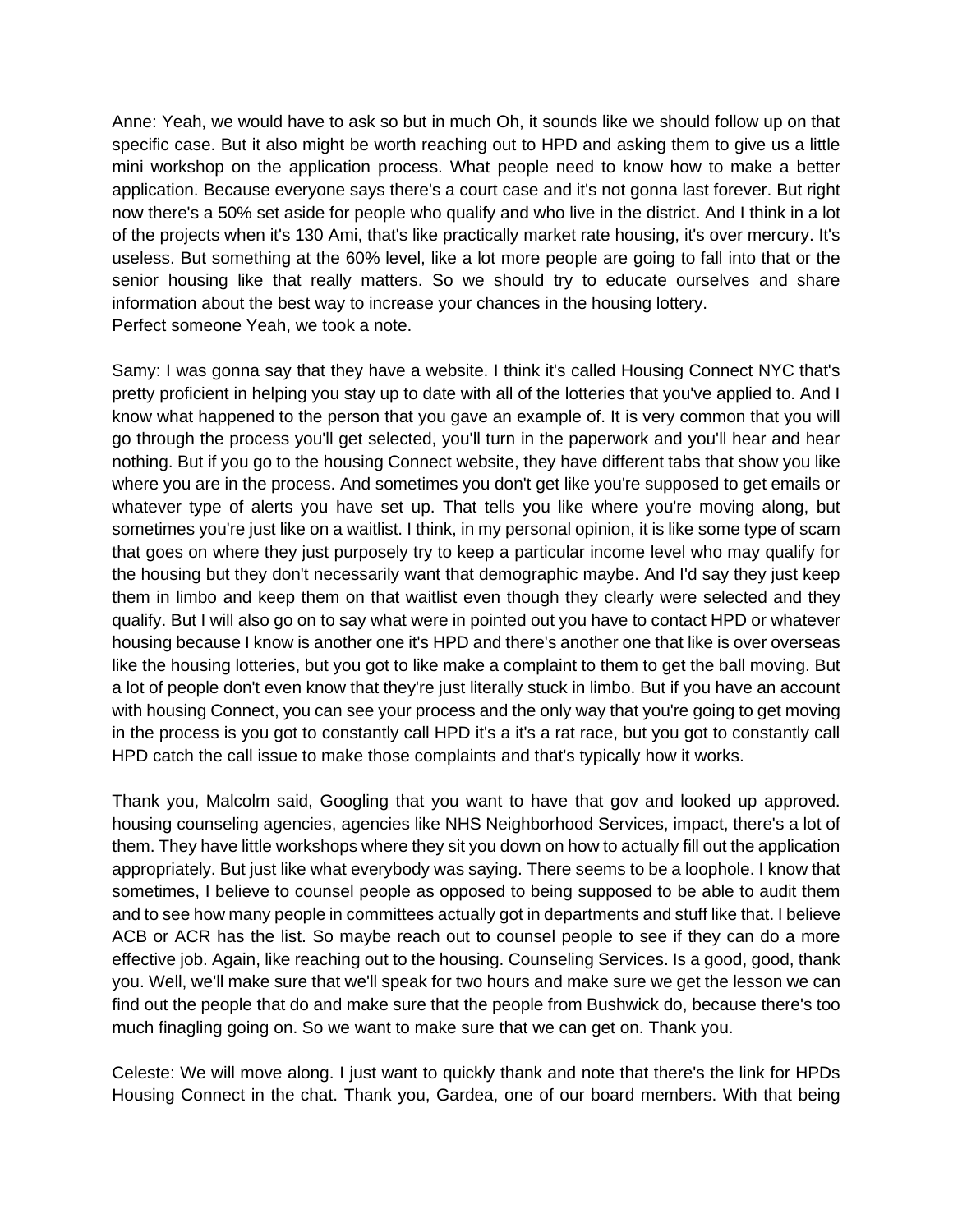said we will now wrap up committee reports and we will move on to please correct me if I'm wrong. I believe it's recommendations. Mr. Camacho: Correct.

## **7) Recommendations**

Celeste: We should only have one this evening. For the Taxi Limousine Commission renewal for Bushwick car service, the committee's recommendation. Ms. Jackson, would you like me to summarize? Barbara: Yes.

Celeste: So just to specify the committee recommended providing Bushwick Car Service with a letter of no objection. Is there a motion from the committee or the board?

Ms. Davis made **a motion for a blanket vote**. It was seconded by Jo-Ena Bennett. All were in favor, so moved.

Mr. Camacho made **a motion in support of the committee recommendation**. Felix Ceballos seconded it. All were in favor, so moved.

### **8) Old Business**

Celeste: Moving on old business, any old business. Going once, going twice. (None)

## **9) New Business**

Celeste: New business. going once, going twice. (None)

### **10) Announcements**

Celeste: All right, everybody get ready. I'm going to go through the same list that we had before. If you have an announcement, please just be prepared. And board members, folks that are panelists or presenters if you could raise your hands that'll make this a lot easier if you have an announcement. So any announcements please raise your hand. Okay, perfect. I have Virgie, go ahead.

### Virgie Jones, CB4 Youth and Education Committee Chairperson

Congratulations to Dr. Rodriguez. He has 376 to our essay William winners from the Abberley the receiver receiver certificate and award but everywhere, Rich from from Africa virtual event and more details will be forthcoming thanks to all who supported it. We're happy that we have a winner.

### Selina Lebron, New York Psychotherapy Counseling Center

Good evening everyone. Thank you once again for hosting such a wonderful meeting and allow me to speak. Again. My name is Selina from NYPCC and I want to invite you all to our cafe. We have more data about the New Year with you know with everything that's going on with China, and when everybody's being zoomed out. We actually moved our cafes, our monthly cafes and our bi-monthly so our first Cafe of the year will be February 16 at 5pm. I put the Zoom link in the chat but I'll also share the flyer with Celeste and we are going to be talking about suicide awareness because sadly, youth suicide. The rate has increased by 51%. And we need to talk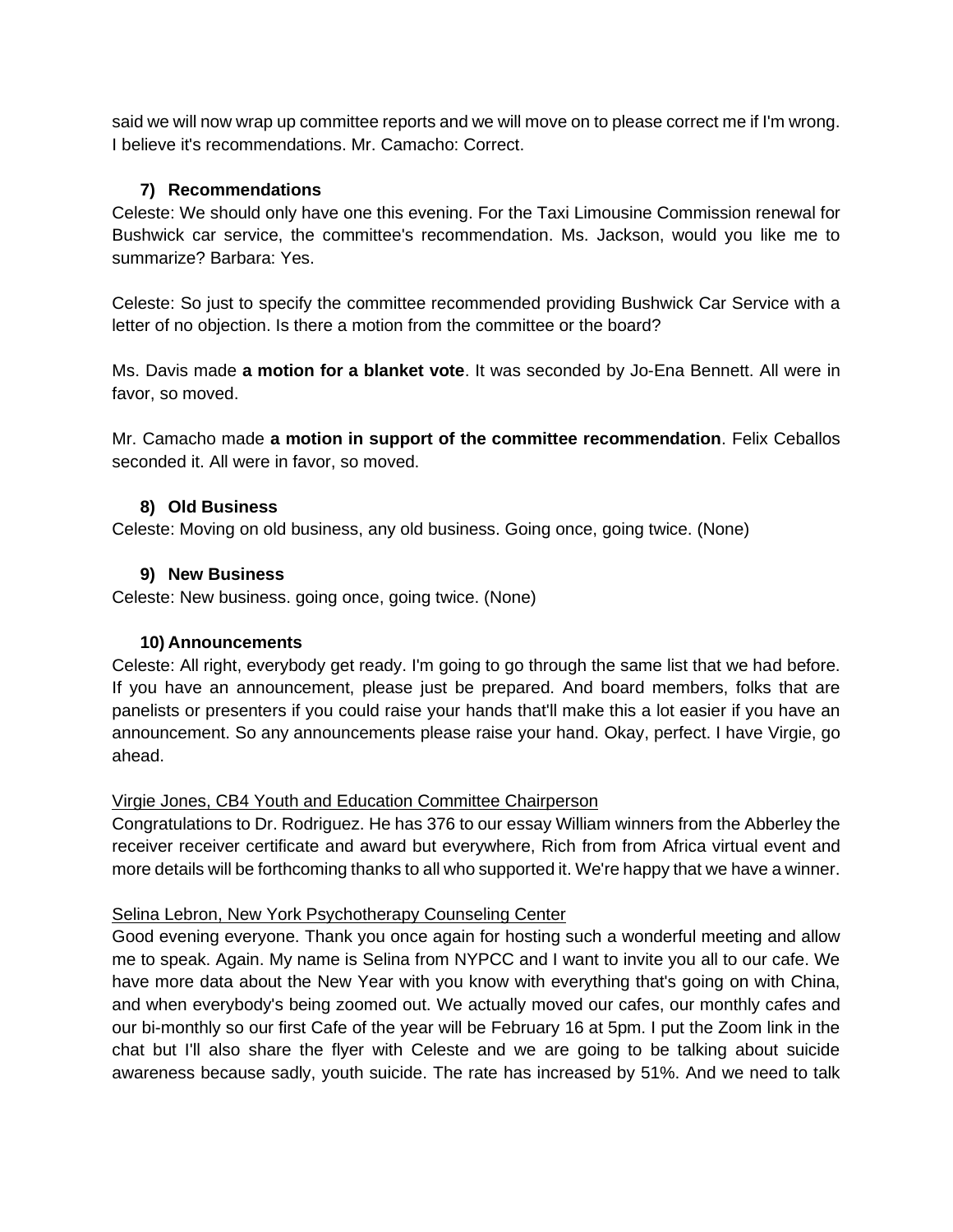about awareness and prevention. And so I invite you all to attend February 16 at 5pm. Thank you so much.

### Brittni Zotos, Bushwick Food Coop

Hi, good evening. My name is Brittni. I am on the board of the Bushwick Food Cooperative. I'm glad to be here. Just wanted to share some information about a program that we are running right now which is called the grocery share. Just quickly for a little background Bushwick food Co Op we ran a member owned and operated grocery store at two quarter Ave which was just off flushing we closed unfortunately in 2019 after a fire and in 2020 during a pandemic we decided to pivot our model to be a weekly grocery pickup. We call this the grocery share. So the garage is open to everyone. You don't have to be a member of the cooperative to participate and every week we source the fresh produce and local farms. And we're using a tiered pricing model that lets participants pay at different rates. Whatever makes most sense to people financially. And so our goal here is to create a kind of mutually supportive structure in which people with more financial resources can help subsidize the cost of groceries and this allows us to offer really fresh delicious, high quality produce at accessible prices. So our Tier one is priced at or below the wholesale cost. So this is \$18 a week and it's five to seven vegetables and one to three fruits in every bag. We are holding this in Mayday Space at St Nicholas and Himrod and this is also with the support of the Bushwick Abbey. We had our first season in the fall and it went really well. So we're really excited to continue offering this program. Our next season is starting in about a week and a half on Monday, January 31. So I just wanted to say hi and share this information and we have details and registration form on our website. I'll drop all of our info into the chat. Yeah, thanks for having me. And thanks for your help Celeste and letting us present some information.

### Julia Foster, NYC Department of Education

Greetings from District 79 with adult education. Um, three semi big announcements. I'll keep it brief. We are still doing in person classes. I know everyone you know, you go out to the supermarket, you go out to your church or synagogue. So just encourage everyone who's looking to continue that education adults in our community. A lot of jobs out there but you need your GED. We're doing night classes at All City Secondary School. We're also partnering with the Brooklyn Navy Yard. We're providing OSHA 30 classes on Saturday mornings and the full license course during the week and also Saturday mornings. We're looking to expand, expand that I'll keep you posted. Looking forward to you know, the Burley junction as well, putting a plug in there. We're also doing English as a second language and all of our classes documented undocumented are encouraged to attend and continue their education. We're still in the pandemic but education continues. I left my contact info in the chat. If you have any questions about adult education, let me know and we're also opening a hub site on Melrose Street. I'll send that to you, Miss Leon, and this is where anybody in New York City can come and register to get their questions answered about adult education and make time to take action next. Thank you.

## Jonathan Pomboza, Brooklyn DA Eric Gonzalez's office

Good evening, everyone. This Jonathan from public engagement for the DA Eric Gonzalez. Just quick My phone number is 247986614 cents and I just want to report back to that last week. We had a gun buyback. We collected about 32 guns to give or take. And while we wish it was more,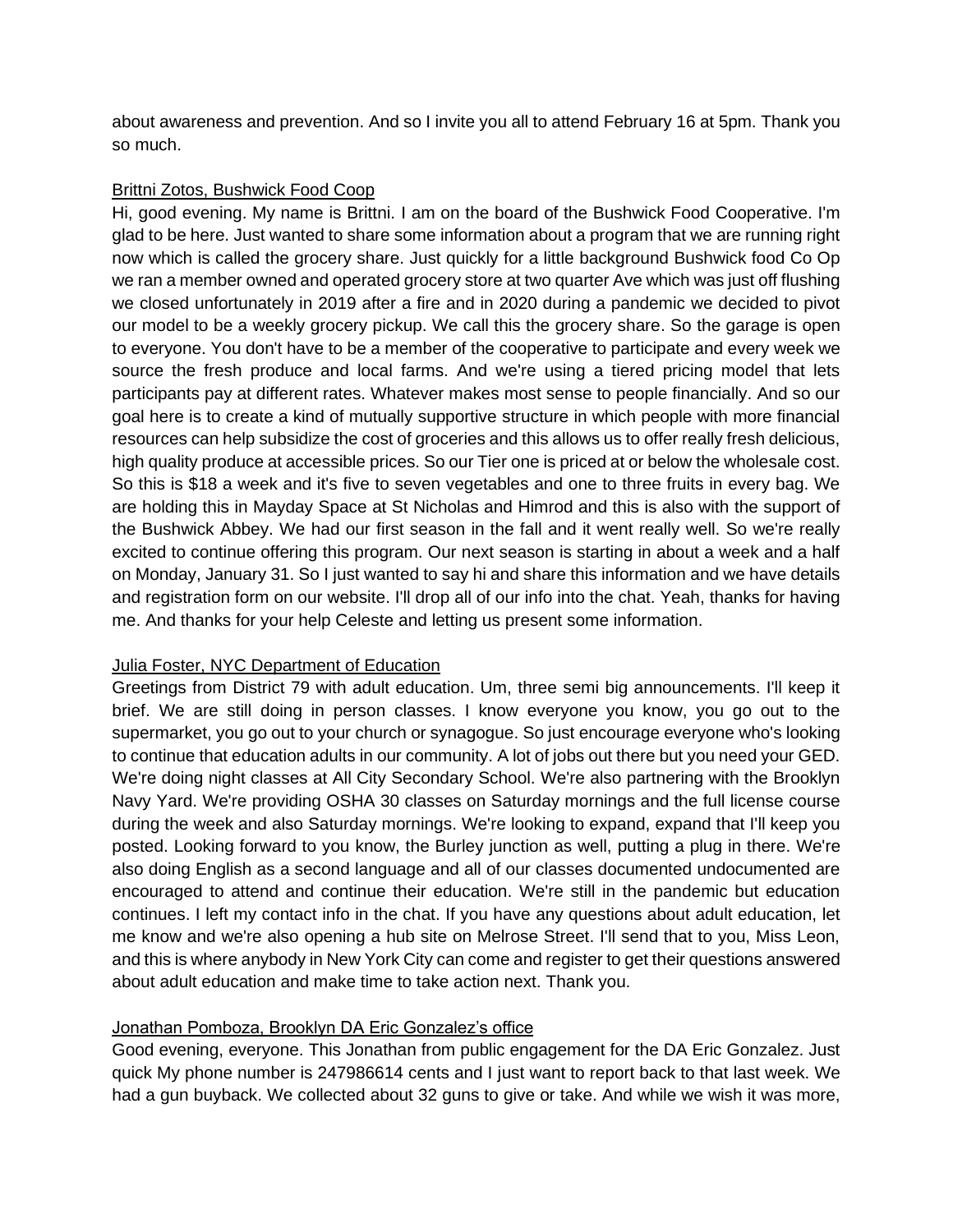you know that could be 30 lives. So I just want to reiterate that that's not the only initiative at the office the DA is spearheading. We're also doing a lot of partnerships with different community organizations, violence interrupters, things of different parts. I'm going to try to bring more information to you in the next meeting, to report back on some of these initiatives and the successes we've had in other and other other events, and other initiatives that can take us off our streets. Thank you.

### Samy Nemir, District Leader/53rd Assembly District

Want to quickly bring attention to a little small business. It's like a coffee shop. Next to earnings per part is owned by a Latina, she's a single mother with three children and they have been having a lot of issues because of the pandemic. So they have a GoFundMe page to support them. So it's a local business that is employing people. It is child friendly, said friendly, everyone friendly. And it's just one blog I'll say a parodying spare part is just so small that people might have noticed it but it's a one I'm gonna post in this shot, the address and the website and it's next to Trinity Church in the corner and yeah, it will be great if people can stop by. They make bagel sandwiches. cafes and all of that. So it was heartbreaking to see, you know, the desperation of you know, this cafe because, you know, the lack of funding, but hopefully we can support. Thank you.

Mr. Camacho: Where's that? Samy: We'll send it in the chat soon. And they're cheap. I think two sandwiches for coffee for \$15.

### Evette Lopez, Assemblywoman Maritza Davila's office

Hello everyone. So just a few updates on behalf of the assembly member as you know she's back and forth in Albany legislative session did start early January. And she has a few legislative priorities that include the good calls eviction bill, which is to better protect our tenants. We also have the comprehensive discharge bill which is a bill that she is the primary sponsor she introduced last year. And that's excuse me, I just ate so and so that's to provide a structure of reentry program for formerly incarcerated individuals and also to fight against predatory funding. So Summit, those are some of the things that she's working on as well as the budget which is due in March, as you guys know, to provide funding for our schools, our businesses and so forth. I did want to let you guys know that we have a few 100 COVID-19 take home kits that we're looking to give away tomorrow and as well as Friday from 10 to four at our district office, and I also included that in the chat. So if you have any information again, I can be reached at 718-443-1205 Thank you.

### Carlos Calzadilla, State Senator Julia Salazar's office

Yes, hello everyone. Um, so really quickly, the senator really sends her best regards and there's a couple of updates as well from our office. In terms of legislative priority. The senator is fighting really hard to pass a Good Cause Eviction, and protect our community from unjust evictions. One thing I mentioned earlier about the budget request, please reach out to me also there's a homeowner's insurance program that just open applications are now being accepted. It'll provide up to \$539 million in aid for eligible homeowners. I'll drop all the information in the chat. Also the eviction moratorium has ended but our office is here to support and help. If you have any questions. If you need any help, please call our office and include all that information. The ERAP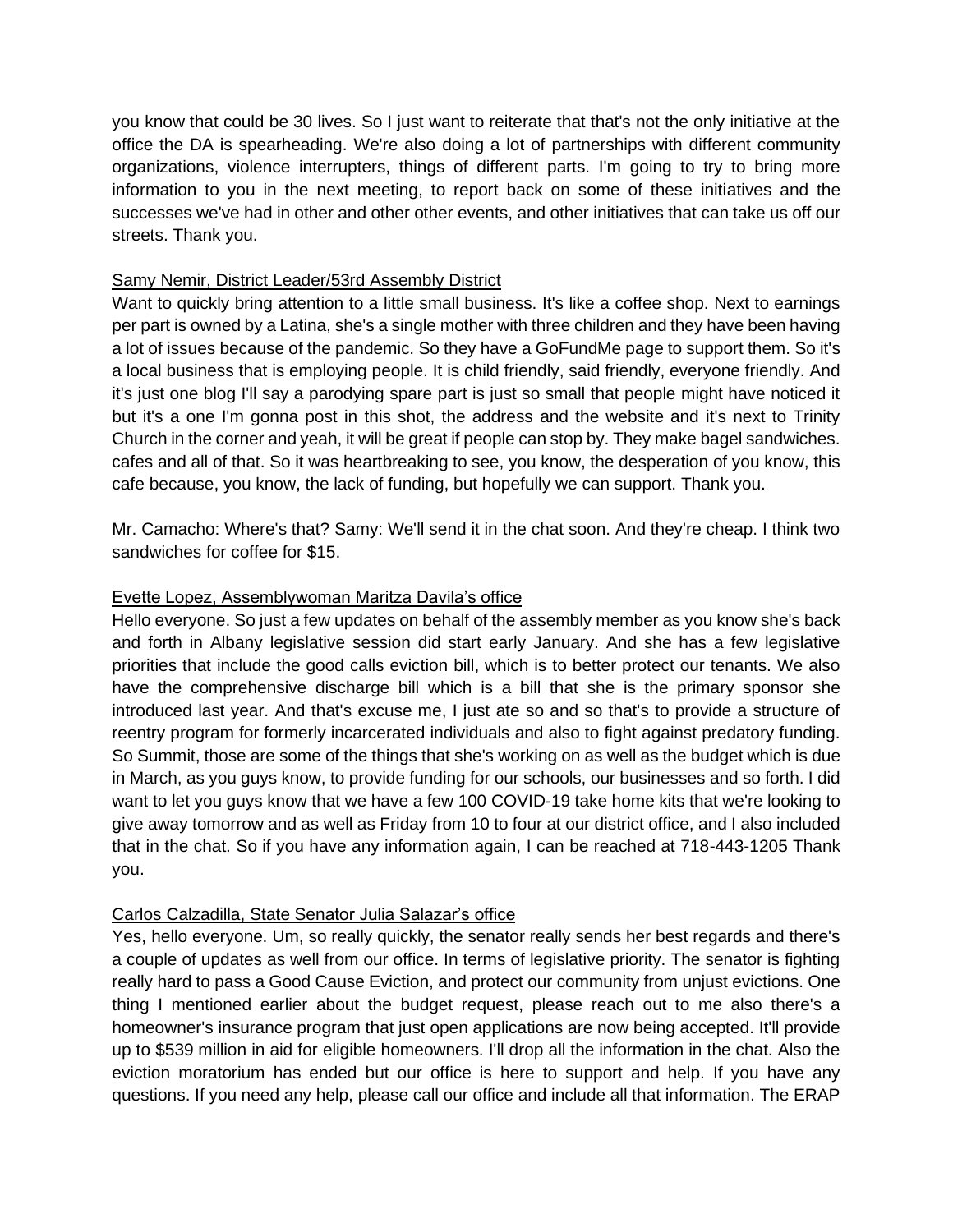portal has reopened. So please reach out. We encourage as many people to keep applying as well. And make sure that if you need any help with SNAP, but with zero unemployment, or experiencing any sort of thing harassment, and also please reach out to our office and drop that information in the chat. Thank you everyone. Have a great day. Thank you.

Mr. Camacho: I would like to thank you kind of because I just want to acknowledge that through Carlos. I had work to get our senior that home that she was due through the nature of the RAD and I want to thank you. Our senior at seventy years old has a home and we want to thank you for all you do. You know sometimes you guys work so hard and I know you get paid to do that job but sometimes you guys go on and beyond. So I just want to thank you and we will make it happen. Don't worry about people going home. So I just want to thank you for what you do for us. Carlos: Thank you, Camacho. It takes a village and definitely following the lead of a Senator who sets an incredible example for our team and we follow her lead and I'm really happy to be working with all of you. You'll make it happen. We're here to support, help and get together. And thank you so much for your incredible voice and advocacy. I don't know what we could do without you. Alright, a lot of people don't like when I get but I know you listen.

# Mr. Boniface Wewe, Brooklyn Public Library Washington Irving

Good evening once more. The New York City and hospitals test and test core in conjunction with the library is offering free vaccinations for kids five through 11 at select libraries, maybe I'm going to advocate for the Washington every branch of Bush we like Enya but anyway for now the two branches that are offering the vaccinations, Coney Island, and the new laws Avenue or nudists branch of a party. Each tribe gets \$100 currency of the New York City incentive. And then they get a copy of Maurice Sendak's classic Where the Wild Things Are. So they get a copy of that. So for now, so are libraries, but check our website for changes to Europa editions and then given the relationship we have with the board, giving all your support. We wish to thank you and then we on behalf of the library. I wish to take this opportunity to extend our congratulations to our elected new mayor, the honorable Adams, our own brother. I wish to say Congratulations on the birth of the princess Gutierrez.

### Jo-Ena Bennett, CB4 Parliamentarian

I just have a question and maybe you can make an announcement Celeste. Any word about these meetings from the governor's office at all? About the community board meeting?

Celeste: So, so thank you, Joanna. So we are on this evening because the assembly was able to pass legislation and the governor was able to sign said legislation to my knowledge. So that is the only reason we are meeting remotely this evening and that will be possible as an option. As long as there's a state of emergency due to the COVID 19 pandemic. So we don't know when the state of emergency will end. But while we are still in it, we'll be able to continue meeting remotely. And just to elaborate on that because I know that there are a lot of concerns about going back to in-person. We will absolutely be following all health guidance. We will be notifying the board and the community as soon as possible whenever that's a reality, but thankfully, we didn't have to send any emails to, you know, get anyone concerned. The State went back to session. Everything was taken care of and we are here this evening because of the leadership of our state